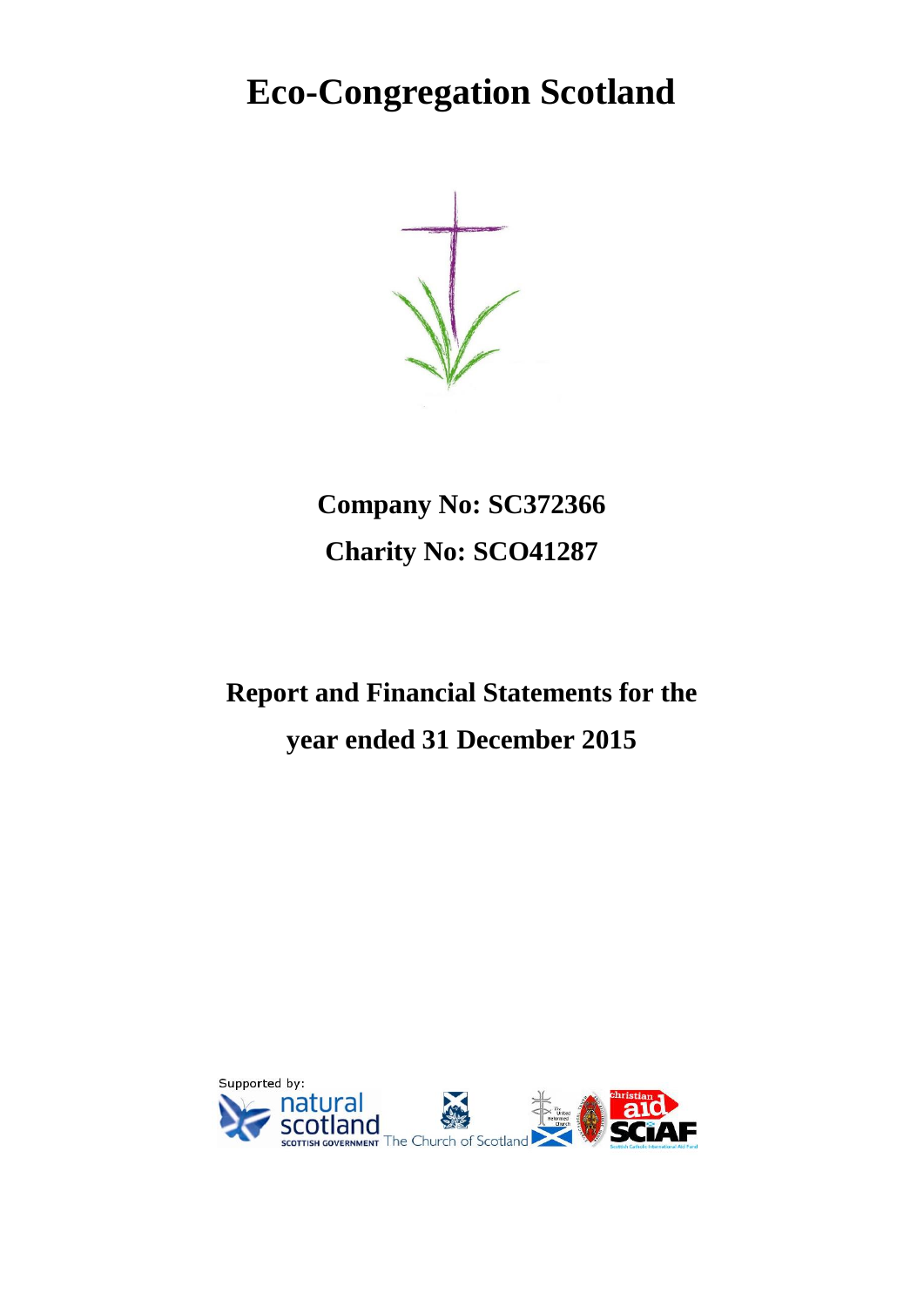## **Eco-Congregation Scotland**

### **Report and Financial Statements for the year ended 31 December 2015**

| Page           | <b>Contents</b>                                                                                            |
|----------------|------------------------------------------------------------------------------------------------------------|
| $\overline{2}$ | <b>Contents Page</b>                                                                                       |
| 3              | Objectives and Activities<br>Vision, Values and Mission Statement                                          |
| 4              | <b>Achievements and Performance</b>                                                                        |
| 5              | <b>Financial Review</b><br><b>Investment Policy</b>                                                        |
| 6              | <b>Risk Management</b><br>Going Concern Basis<br><b>Plans for Future Periods</b><br><b>Reserves Policy</b> |
| 7              | Reference and Administrative Information<br><b>Structure, Governance and Management</b>                    |
| 8              | <b>Statement of Directors' Responsibilities</b><br>Approval                                                |
| 9              | Independent Examiner's Report to the Trustees                                                              |
| 10             | <b>Statement of Financial Activities</b><br>(Incorporating an Income & Expenditure Account)                |
| 11             | <b>Balance Sheet</b>                                                                                       |
| 12             | <b>Cash Flow Statement</b>                                                                                 |
| 13             | <b>Accounting Policies</b>                                                                                 |
| $14 - 18$      | Notes to the Financial Statements                                                                          |
| 19             | Appendix - Baton Relay                                                                                     |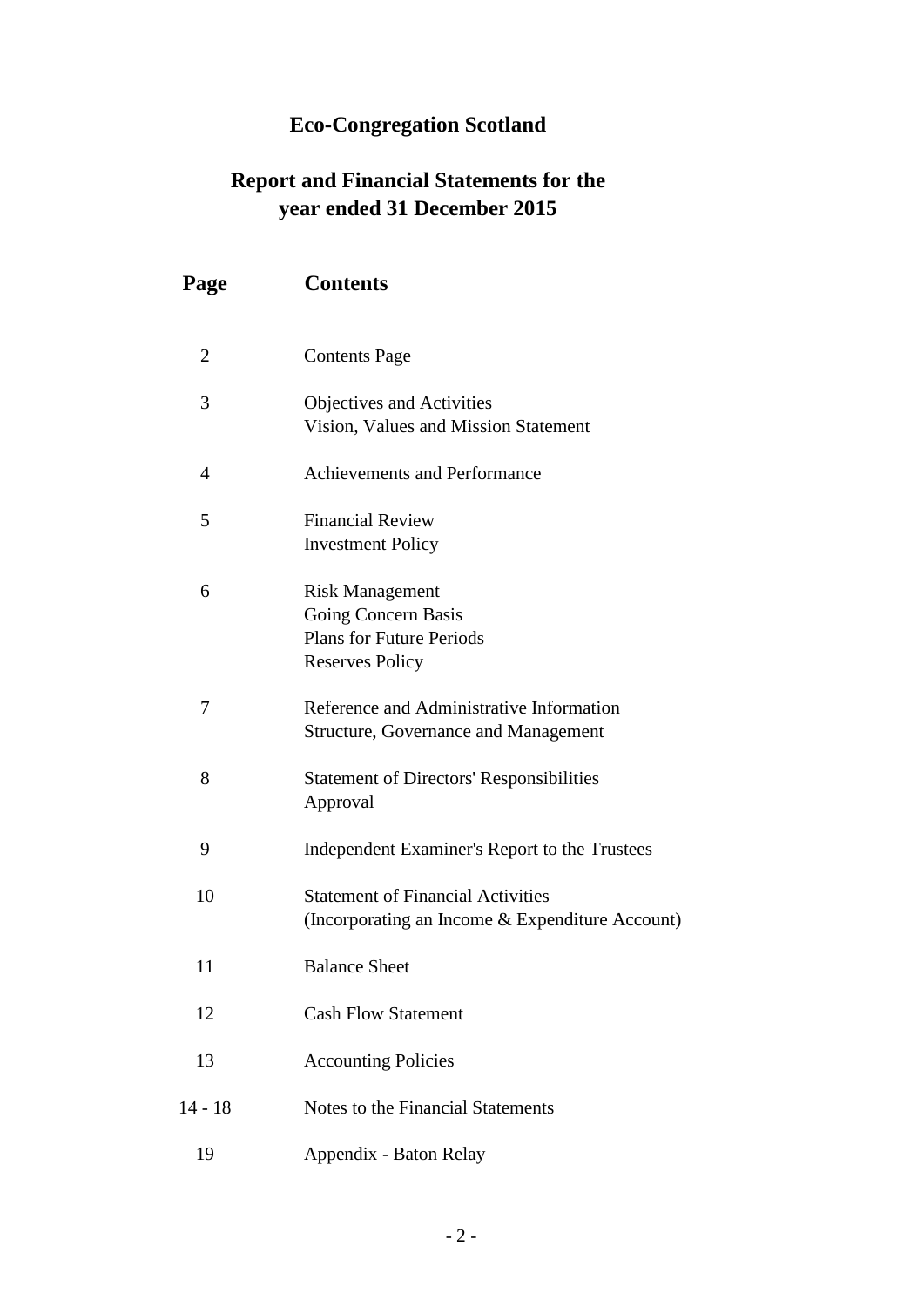The Directors present their annual report and financial statements for year ended 31 December 2015. The Directors have adopted the provisions of the Statement of Recommended Practice (SORP) "Accounting and Reporting by Charities" (revised 2005) and the Companies Act 2006 in preparing the Annual Report and Financial Statements of the

#### **Objectives and Activities**

The company's objects are:

- (a) The advancement of environmental protection or improvement through a structured programme for congregations of self audit and practical activities to protect the environment;
- (b) The advancement of education through raising awareness and understanding of environmental issues and their relationship to faith and community;
- (c) The advancement of religion through publication of materials and practical environmental action showing how care for creation and Christian faith and understanding can promote environmental protection;
- (d) The advancement of citizenship or community development through encouraging participating congregations to support each other and local communities in developing environmental awareness and action; and
- (e) The promotion of religious or racial harmony through a demonstration that care for creation is an essential part of all faiths and by working with other faiths to promote this understanding.

The company was established on 4th February 2010 and subsequently registered as a charity with the Office of the Scottish Charity Regulator. The new charity builds on the work of the previous unincorporated association Eco-Congregation Scotland which was founded in 2001.

The company has benefitted from funding from the Scottish Government since 2011/12 to implement its business plan and provide for the appointment of a manager. This has been extended on two occasions most recently for 2015/16. Discussions are currently under way with the Scottish Government with a view to obtaining a further one year extension.

The manager in conjunction with the Directors is continuing to update and implement the business plan to ensure that Eco-Congregation Scotland is financially sustainable and resilient, that it is making a significant contribution to Scotland's carbon reduction targets and that it can continue to grow and develop. There is a focus on diversifying its sources of income and increasing that from its membership in order to put into effect its charitable objects.

To meet the business plan, the Company seeks to:

- **-** ensure that all participating congregations measure and seek to reduce their carbon footprints,
- **-** encourage all eco-congregations to actively participate in the Scottish Government public engagement strategy on
- grow membership and the number of participating congregations to a target of 400 congregations,
- **-** grow income from church denominations and related church funds,
- **-** grow the income stream from member congregations, and
- promote the newly-established monthly scheme that allows individuals and others to make regular donations to the

In February 2014 the Board adopted the following vision, values and mission statement after a period of consultation with stakeholders including members, supporters, staff and trustees.

#### **Our Vision**

A Scotland that cares for God's creation, now and forever.

#### **Our Values**

- **-** We care passionately for God's creation
- **-** We are a faith based movement
- **-** We are rooted in local groups of Christians
- **-** We work co-operatively with each other and with others who care about the environment
- **-** We encourage transformational change at individual, community and national levels

#### **Our Mission**

- **-** In prayer, worship and conversation we discover what it means to care for God's creation
- **-** We put that care into action individually, locally, nationally and globally, desiring to live justly in a transformed
- We commit ourselves to campaigning on urgent threats to the web of life in our vulnerable world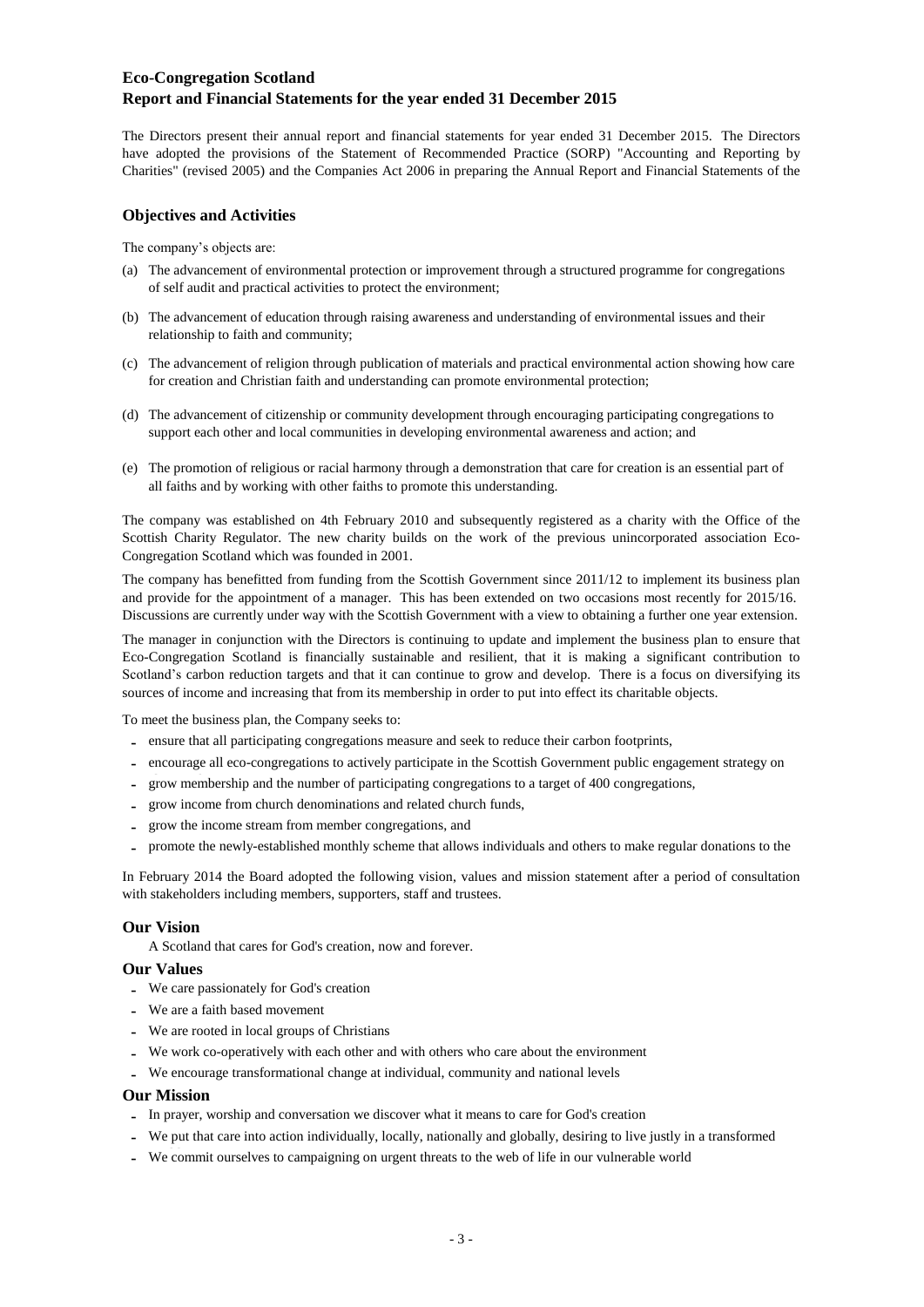#### **Achievements and Performance**

#### **Annual Gathering**

The eighth Eco-Congregation Scotland Annual Gathering took place in Falkirk on 25th April 2015. The speakers were Aileen McLeod MSP, Minister for Environment, Climate Change and Land Reform, Scottish Government and Kathy Galloway, Head of Christian Aid Scotland.

Over 100 delegates met to celebrate the continued growth of our movement and find out about the COP 21 UN climate change negotiations which would be taking place in Paris in December. The meeting also offered the opportunity to consider the continuing challenges posed by climate change: both practical and spiritual through workshops and informal information sharing. This will continue to be an annual event.

#### **Climate Change Baton Relay**

During 2015 we had made a wooden baton which was then passed between church congregations in Scotland carrying our message for Paris. The relay was launched by Aileen McLeod MSP, Minister for Environment, Climate Change and Land Reform at our Annual Gathering on 25th of April.

The baton visited over 280 churches and community groups and was seen by over 20,000 people. At the end of November, it was taken to the COP 21 UN climate change negotiations in Paris where it was presented to officials along with similar messages from other world church organisations. Further details are shown in the appendix at the end of this report.

#### **Membership and Networks**

There are currently 130 members of the charity. Member congregations pay a fee of £100, £50 or £nil depending on their income. These fees raise over £7,000 per year which is used to provide support to local congregations and area networks.

349 church congregations are currently registered as eco-congregations and taking part in our programme. This is 8.5% of all churches in Scotland and an increase of 9% over last year's figure of 320.

125 of these hold an Eco-Congregation Award in recognition of outstanding achievement. This is an increase of 6% over last year's 118. The awards are assessed by independent assessors and designed to recognise achievement, affirm good practice that promotes or contributes to sustainability and witnesses to the importance of caring for creation. The award is time limited for three years. 38 of these hold their second award and 8 their third award. There are a further three who have held an award for more than nine years and who are assessed every two years to retain their continuing award status.

21 local voluntary networks meet every two or three months to provide peer support. This is an increase of two compared to the previous year. We hold an annual training seminar for network leaders. This year, it was held in September and entitled "After Paris - What Happens Next?".

Our web site received 41,193 visits during the year and 11,689 unique visitors. This is an increase of 29% over the previous year. We expect digital delivery to be a focus of our future work.

Our monthly newsletter is sent by email to 1,169 subscribers. Our social media footprint continues to expand. We now have 489 Facebook followers and 621 followers on Twitter.

#### **Partnerships and Projects**

Strategic partnerships have continued with Christian Aid and the Scottish Catholic International Aid Fund. The charity has continued to play an active role in Stop Climate Chaos Scotland and took part in their campaigns "For The Love Of" and "Scotland's Climate March". We have also worked with WWF Scotland, producing a special churches brochure for Earth Hour and encouraging 130 congregations to take part in this international event.

We continue to work with Edinburgh University on a major research project "Caring for the Future

Through Ancestral Time: Engaging the Cultural and Spiritual Presence of the Past to Promote a Sustainable Future." This project is examining the effectiveness of the Eco-Congregation Scotland programme and how it relates to other environmental movements in Scotland.

Our environmental chaplaincy project, funded by the United Reformed Church as a "special categories ministry" has continued. As well as speaking at churches, the chaplain has coordinated the writing of material for Creation Time by an ecumenical writing group. This has been used by around 1,000 congregations in Scotland and further afield.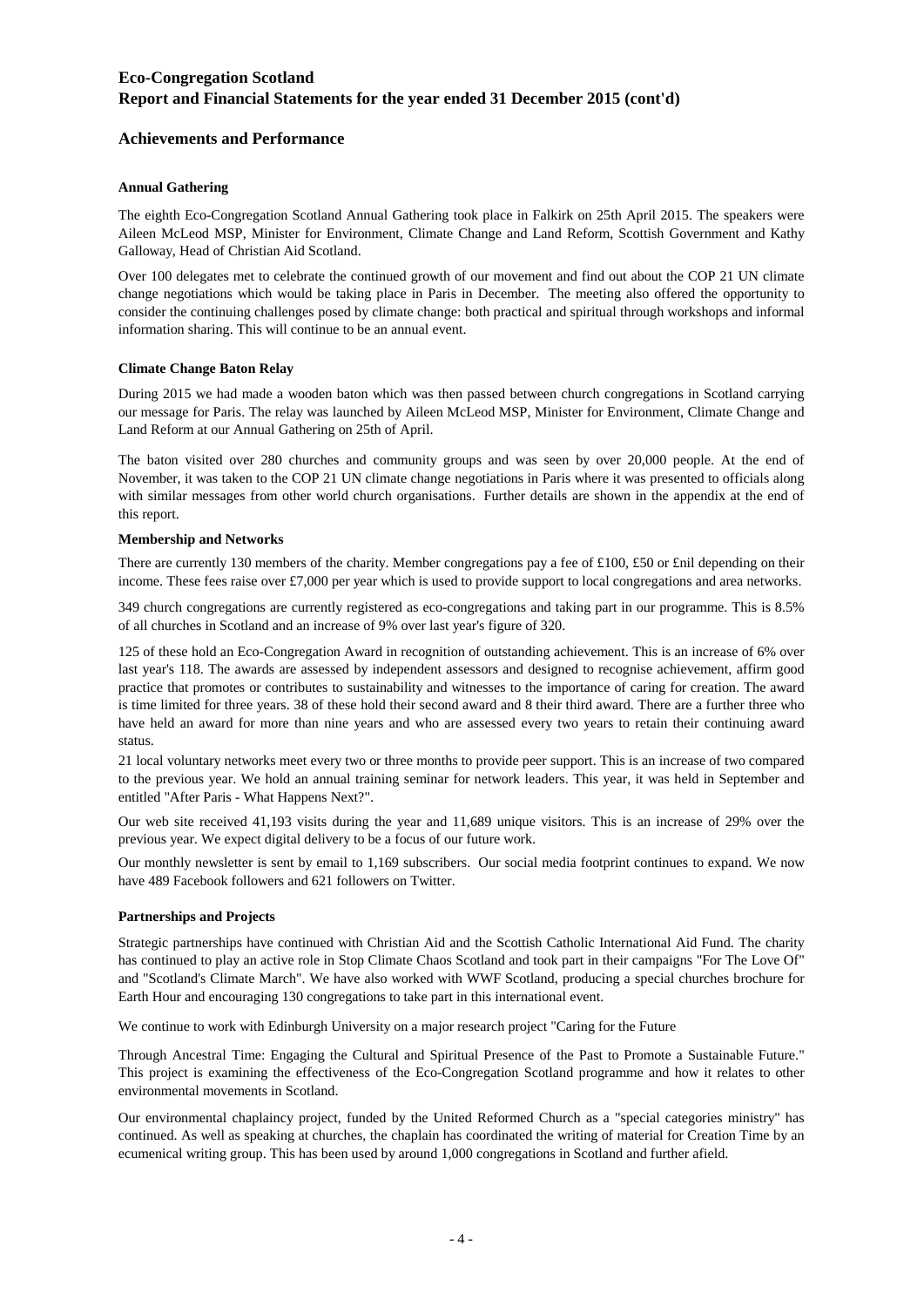### **Financial Review**

The Company's operations continue to be financially supported to a substantial degree by donations from sponsoring organisations including those supporting the post of Environmental Chaplain that was established during 2013.

During 2015, the Company again benefitted from a Scottish Government grant that provides up to £50,000 per annum that was extended to cover the 2015/16 financial year. Discussions will shortly commence about a further extension to that funding.

The Company receives donations from partnership organisations. Christian Aid provided £2,000 (2014  $\text{\pounds}10,000$  being  $\text{\pounds}5,000$  for each of 2013 & 2014). The Scottish Catholic International Aid Fund made no contribution during 2015 though an amount may yet be forthcoming (2014 £3,000).

During the year, the Company received two special donations. £2,306.81 came from the residual funds of the charity Vision 21 and £1,180 came from Action of Churches Together in Scotland as a contribution towards the cost of the Chair attending the COP 21 Climate Change Conference in Paris.

The Company also continues to benefit from the services of unpaid volunteers. The value to the Company of their time cannot be quantified but it is greatly appreciated.

#### **Unrestricted Funds**

Net income in the General Fund (before transfers) was £20,266 (2014 £25,283) with the decrease reflecting the reduction in contributions from the partnership organisations. Transfers of £13,278 (2014 £8,915) were made to cover shortfalls in other funds (see below) which resulted in a surplus in the General Fund of £6,988 (2014 £16,368).

#### **Restricted Funds**

**Development Fund** - This fund was established on 1 April 2012 to ring fence the expenditure associated with Scottish Government grants of up to £50,000 per annum. Eligible expenditure in the fiscal year 2015/16 is currently running very close to the maximum level of the grant and any deficit will be covered by a transfer from the General Fund.

**Module Revision Fund** - No module redevelopment costs were incurred in 2015 but there are plans to adapt the modules for on-line use in 2016 which will make use of the balance of the grant from the Scottish Episcopal Church provided for that work.

**Local & Network Support Fund** - Income of £7,450 ( 2014 £7,900) was entirely from membership subscriptions while the increased expenditure of £20,317 (2014 £16,632) reflects the greater use of consultancy services but networks and members alike. The deficit of £12,867 (2014 £9,732) was covered by a transfer from the General Fund.

**Environmental Chaplaincy Fund** - Income included donated services of £30,000 (for employment costs) from the United Reformed Church and  $£12,000$  from the Church of Scotland (for manse provision). The Scottish Episcopal Church made a donation of £7,000 for this work. All three amounts were at the same level as in 2014. Expenditure (other than that provided by donated services) consisted of £7,411 (2014 £7,183) for running costs. The resulting deficit of £411 (2014 £183) was covered by a transfer from the General Fund.

### **Investment Policy**

The company has no investments. Its bank deposits are fully covered by the Financial Services Compensation Scheme.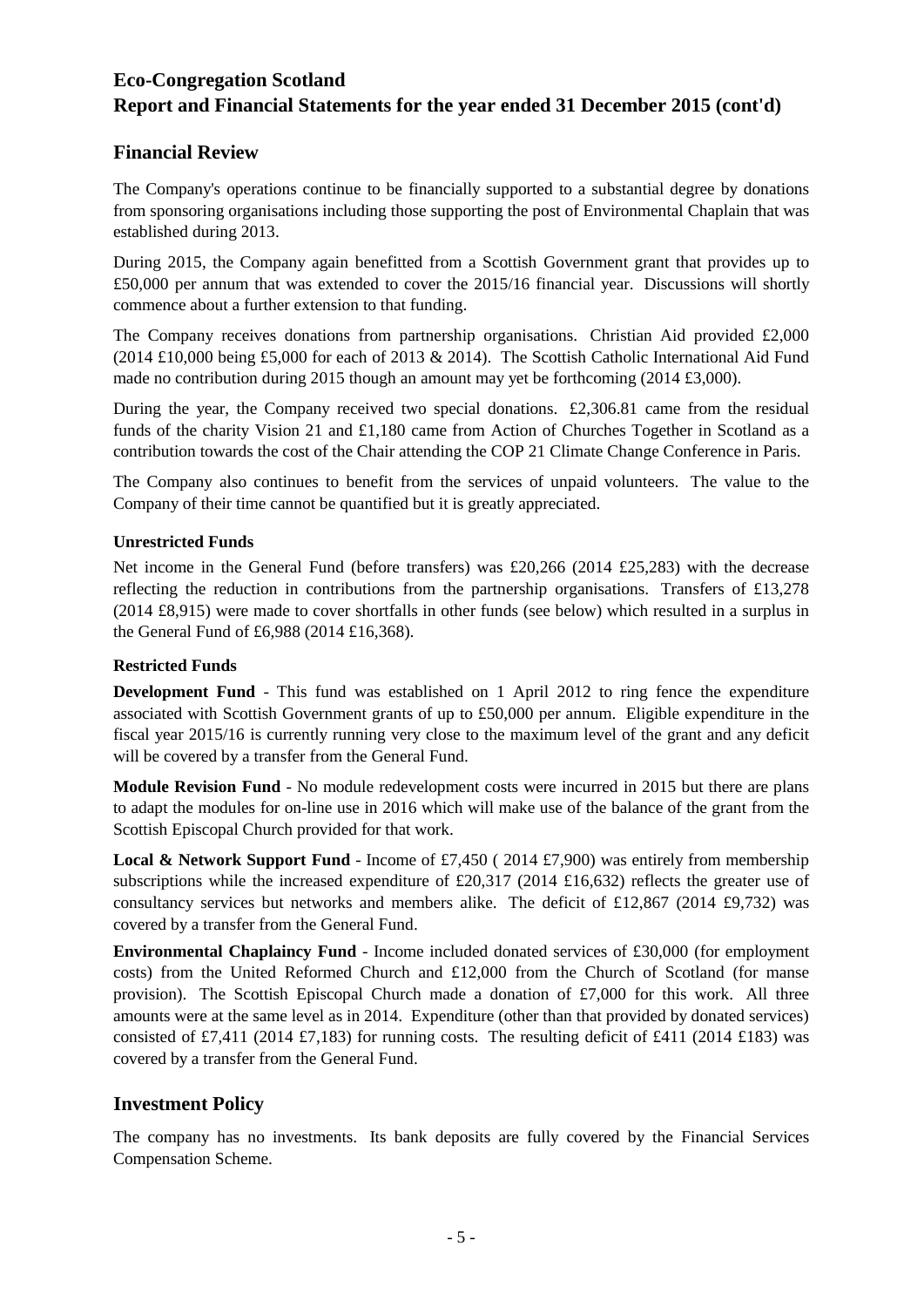#### **Risk Management**

The company intends establishing a formal Risk Management Policy during 2016. In the meantime it is focussing on the more immediate financial concerns described in the next two sections of the report which are then addressed in the following section on reserves.

#### **Going Concern Basis**

The Directors have assessed the company's ability to continue as a going concern particularly given the uncertainty associated with seeking grant funding from the Scottish Government on a year-by-year basis. They repeated the exercise carried out a year ago in similar circumstances and developed cost-cutting contingency plans in the event of the loss of that funding. Furthermore, the level of reserves is sufficient while the company either adapts to a "lower cost" way of working or succeeds in finding alternative funding. They therefore have a reasonable expectation that the Company has adequate resources to continue in operational existence for the foreseeable future and continue to adopt the going concern basis of accounting in preparing these accounts.

#### **Plans for Future Periods**

The company has decided to recruit a part-time salaried member of staff as a programme coordinator to succeed the environmental consultant who has played such an important role helping congregations and networks even before the company was formed. The extra cost of providing for a handover period has been factored into the reserves policy. This should help current members and networks promote the benefits of membership to other congregations.

As stated elsewhere, the company continues to seek ways of diversifying its sources of income but many charities are not prepared to support projects that involve both faith-based organisations and those involved in the environment.

#### **Reserves Policy**

The policy has been developed on a fund-by-fund basis taking account of current levels of expenditure and possible future changes. Reserves are held in the General Fund as it is used to meet deficits in the restricted funds.

**Development** Fund reserves have been set to be £11,000 as this represents the employment and redundancy costs that would be incurred in respect of the manager's positon from 31 March 2016 in the event of the Company being unsuccessful in obtaining further funding from the Scottish Government from that date.

**Environmental Chaplaincy Fund** reserves are only held in respect of expenditure not covered by donated services since these relate to the chaplain's employment by the United Reformed Church. The Company's policy is to hold a reserve of at least 6 months' such expenditure i.e. 50% of £7,411 = £3,706 as at 31 December 2015.

For the **Local & Network Support Fund**, the policy is to hold a reserve of at least 6 months' expenditure. As at 31 December 2015, that is 50% of £20,317 = £10,158. However, from this amount is deducted £5,700 of advance membership fees for 2016 that are not included in the 2015 accounts. The Directors wish to hold a further £2,000 to cover additional costs that may be incurred in 2016 during the handover period from the environmental consultant to the new part-time member of staff. The total reserve is therefore some £6,500.

No reserve is needed for the **Module Revision Fund** but its assets are not available to cover the reserves required in other funds.

**General Fund** expenditure in 2015 was £24,334 of which only £334 was not covered by donated services. The Company's policy is to hold a reserve equivalent to 6 months for the former but only 3 months for the latter recognising its increased stability. Six months' office cost charges of £1,200 are added in case these would no longer be met from the Scottish Government grant. The total is £167 +  $£6,000 + £1,200 = £7,367.$ 

The total reserve required at 31 December 2015 based on the above policy is £28,573 while actual unrestricted reserves total £30,294.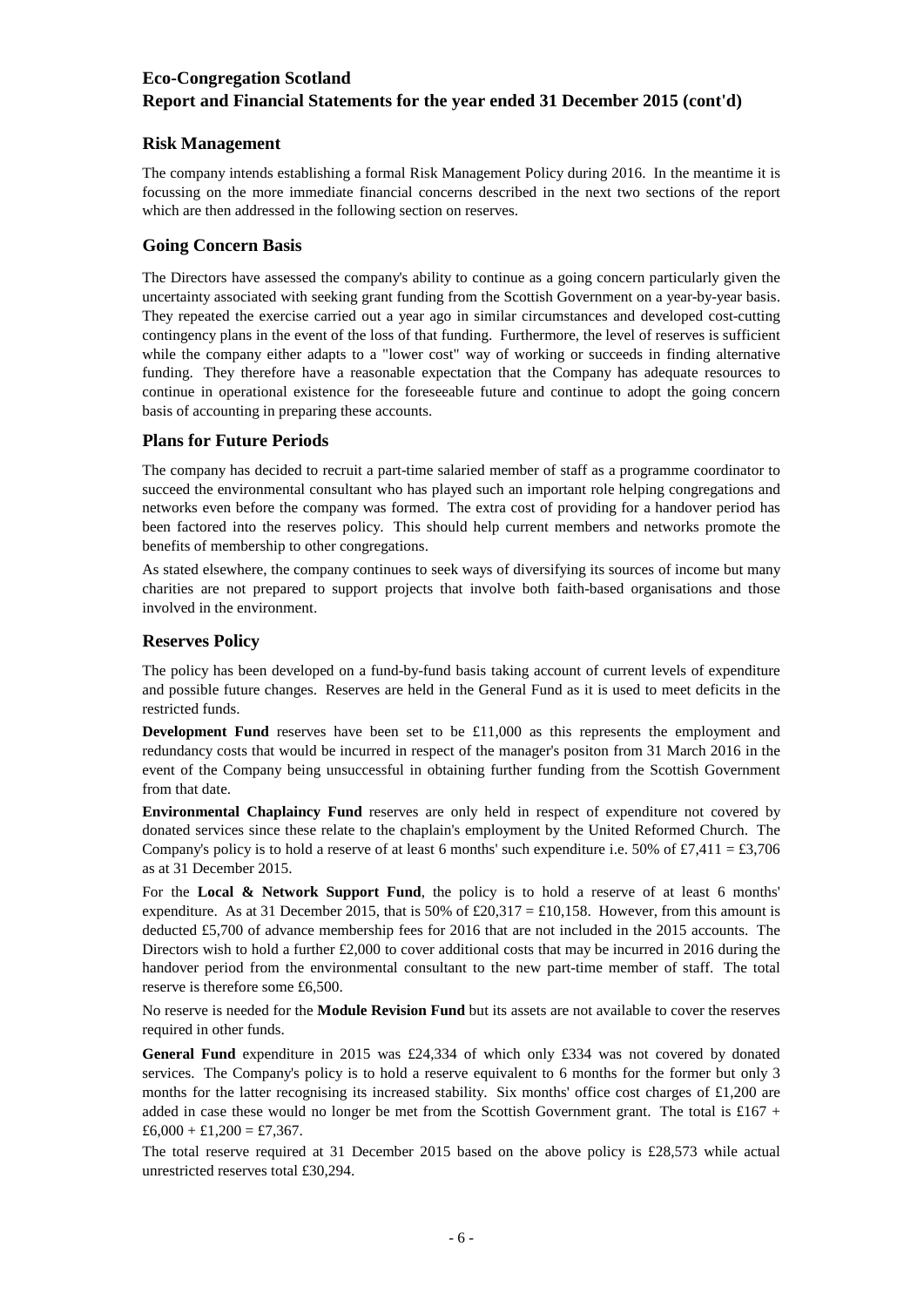#### **Reference and Administrative Information**

Eco-Congregation Scotland is a company limited by guarantee with no share capital. The company is governed by its Memorandum and Articles of Association and was incorporated on 4th February 2010. It is recognised as a Charity for tax purposes.

| Company Name:                        | Eco-Congregation Scotland            |
|--------------------------------------|--------------------------------------|
| Company Registration Number SC372366 |                                      |
| <b>Charity Registration Number:</b>  | SC041287                             |
| Registered Address                   | 121 George Street, Edinburgh EH2 4YN |

#### **Organisational Structure**

The structure of the Company consists of the Members and the Directors. Members who have been nominated by church congregations or church-related organisations ("Partner Members") have voting rights and, in particular, they elect people to serve as Directors and take decisions in relation to changes to the Articles of Association. The Directors generally control and supervise the activities of the Company and are responsible for monitoring its financial position.

#### **Recruitment and Appointment of Directors**

Partner Members elect the Directors at each Annual General Meeting. Directors may appoint individuals to be Directors at other times. The maximum number of Directors is twelve. Any Director appointed since the previous AGM and one third of the other Directors retire each year. They may stand for re-election at the AGM but can only serve for a maximum of six years continuously. Employees of the Company may not be Directors. The Company is encouraging Partner Members to volunteer to be Directors bringing with them their varied experience and expertise.

#### **Directors**

The following Directors served during the year or in the subsequent period up to the date of signing of this report.

#### **Current Directors**

| Sheena Wurthmann (Chair)              | Mark Kirkbride                        |
|---------------------------------------|---------------------------------------|
| Alan Werritty (Deputy Chair)          | Richard Murray (appointed 25/04/2015) |
| <b>Bill Craigie</b>                   | <b>Malcolm Rooney</b>                 |
| Len Gregory (appointed $25/04/2015$ ) | Elizabeth South                       |
| Alan Kennedy                          | Mary Sweetland                        |
| <b>Other Directors who served</b>     |                                       |
|                                       |                                       |

| Ewan Aitken (resigned $25/04/2015$ )    | Philippa Bonella (resigned 25/04/2015) |
|-----------------------------------------|----------------------------------------|
| Philip Blackledge (resigned 25/04/2015) | Rosemary Hoskins (resigned 25/04/2015) |

#### **Principal Office-bearers**

| Chair and Convener | Sheena Wurthmann |
|--------------------|------------------|
| Secretary          | Adrian Shaw      |
| Treasurer          | Alan Kennedy     |

#### **Independent Examiner**

| Sarah Hollis, CA          |                                         |
|---------------------------|-----------------------------------------|
| Hollis Accounting Limited | 3 Melville Crescent, Edinburgh, EH3 7HW |

#### **Bankers**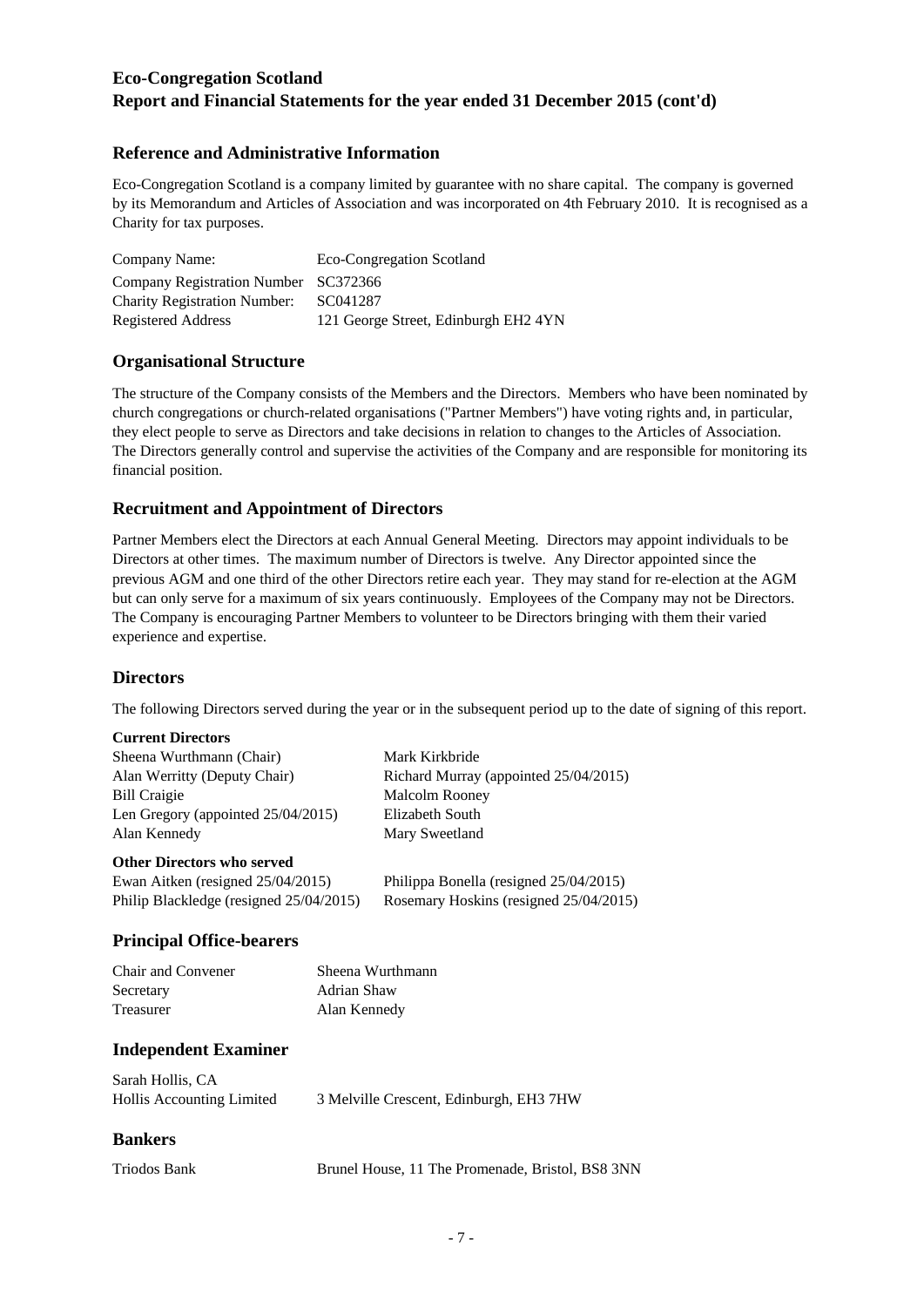#### **Statement of Directors' Responsibilities**

The Directors (who are also the Trustees of the Charity) are responsible for preparing the Annual Report and the Financial Statements in accordance with applicable law and United Kingdom Accounting Standards (United Kingdom Generally Accepted Accounting Practice).

Company and charity law requires the Directors to prepare financial statements for each financial year, which give a true and fair view of the state of affairs of the charitable company and of the incoming resources and application of resources, including the income and expenditure, of the charitable company for the year. In preparing these financial statements, the Directors are required to:

- select suitable accounting policies and then apply them consistently;
- observe the methods and principles in the Charities SORP;  $\bullet$
- make judgements and estimates that are reasonable and prudent:
- state whether applicable UK Accounting Standards have been followed, subject to any material departures disclosed and explained in the financial statements; and
- prepare the financial statements on the going concern basis unless it is inappropriate to presume that the charitable company will continue in operation.

The Directors are responsible for keeping proper accounting records that disclose with reasonable accuracy at any time the financial position of the charitable company and enable them to ensure that the financial statements comply with the Companies Act 2006, the Charities and Trustee Investment (Scotland) Act 2005 and the Charities Accounts (Scotland) Regulations 2006 (as amended). They are also responsible for safeguarding the assets of the charitable company and hence for taking reasonable steps for the prevention and detection of fraud and other irregularities.

The Directors are responsible for the maintenance and integrity of the corporate and financial information included on the charitable company's website. Legislation in the United Kingdom governing the preparation and dissemination of financial statements may differ from legislation in other jurisdictions.

The Directors' Report has been prepared in accordance with the special provisions of Part 15 of the Companies Act 2006 relating to small companies.

#### **Approval**

This report was approved by the Board of Directors and Trustees on 17th February 2016 and signed on its behalf by:

I shera Windiana

Date: Ith February 2016

**Sheena Wurthmann Chair and Convener**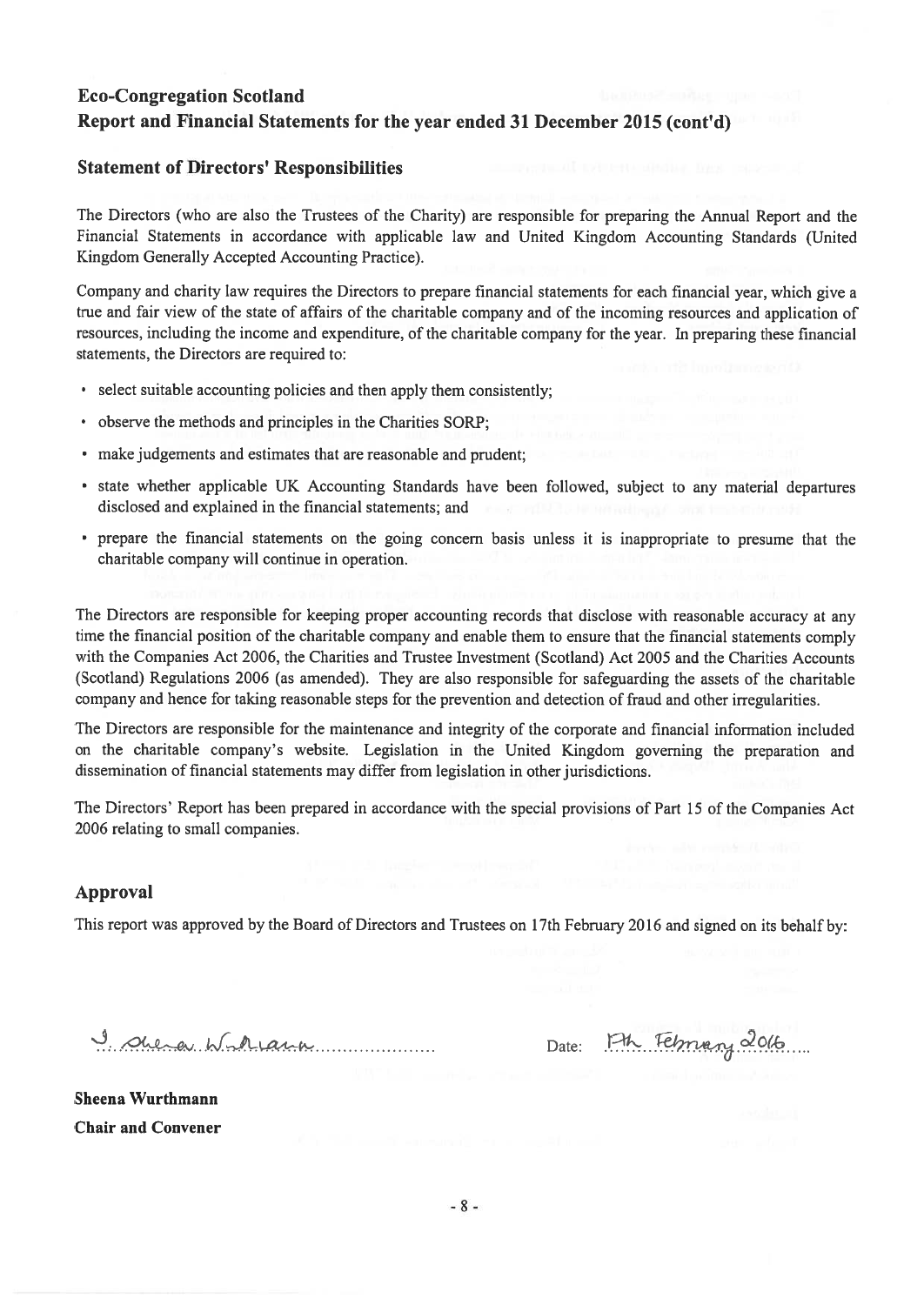#### **Independent Examiner's Report to the Trustees**

I report on the accounts of the charity for the year ended 31 December 2015 which are set out on pages 10 to 18.

#### Respective responsibilities of trustees and examiner

The Charity's Trustees (who are also the Directors of the Company for the purposes of company law) are responsible for the preparation of the accounts in accordance with the terms of the Charities & Trustee Investment (Scotland) Act 2005 and the Charities Accounts (Scotland) Regulations 2006 (as amended). The Charity's Trustees consider that the audit requirement of Regulation 10(1) (a) to (c) of the Accounts Regulations does not apply. It is my responsibility to examine the accounts as required under section 44(1) (c) of the Act and to state whether particular matters have come to my attention.

#### Basis of independent examiner's statement

My examination was carried out in accordance with Regulation 11 of the Charities Accounts (Scotland) Regulations 2006 (as amended). An examination includes a review of the accounting records kept by the Charity and a comparison of the accounts presented with those records. It also includes consideration of any unusual items or disclosures in the accounts, and seeking explanations from you as Trustees concerning any such matters. The procedures undertaken do not provide all the evidence that would be required in an audit, and consequently I do not express an audit opinion on the view given by the accounts.

#### Independent examiner's statement

In the course of my examination, no matter has come to my attention :

- $1.$ which gives me reasonable cause to believe that in any material respect the requirements :
	- to keep accounting records in accordance with Section 44 (1)(a) of The Charities and Trustee Investment (Scotland) Act 2005 and Regulation 4 of the 2006 Accounts Regulations; and
	- to prepare accounts which accord with the accounting records and comply with Regulation 8 of the Charities Accounts (Scotland) Regulations 2006 (as amended)

have not been met; or

2. to which, in my opinion, attention should be drawn in order to enable a proper understanding of the accounts to be reached.

arar Hellis Examiner

 $17216$ Date:

Sarah Hollis, CA Hollis Accounting Limited 3 Melville Crescent, Edinburgh, EH3 7HW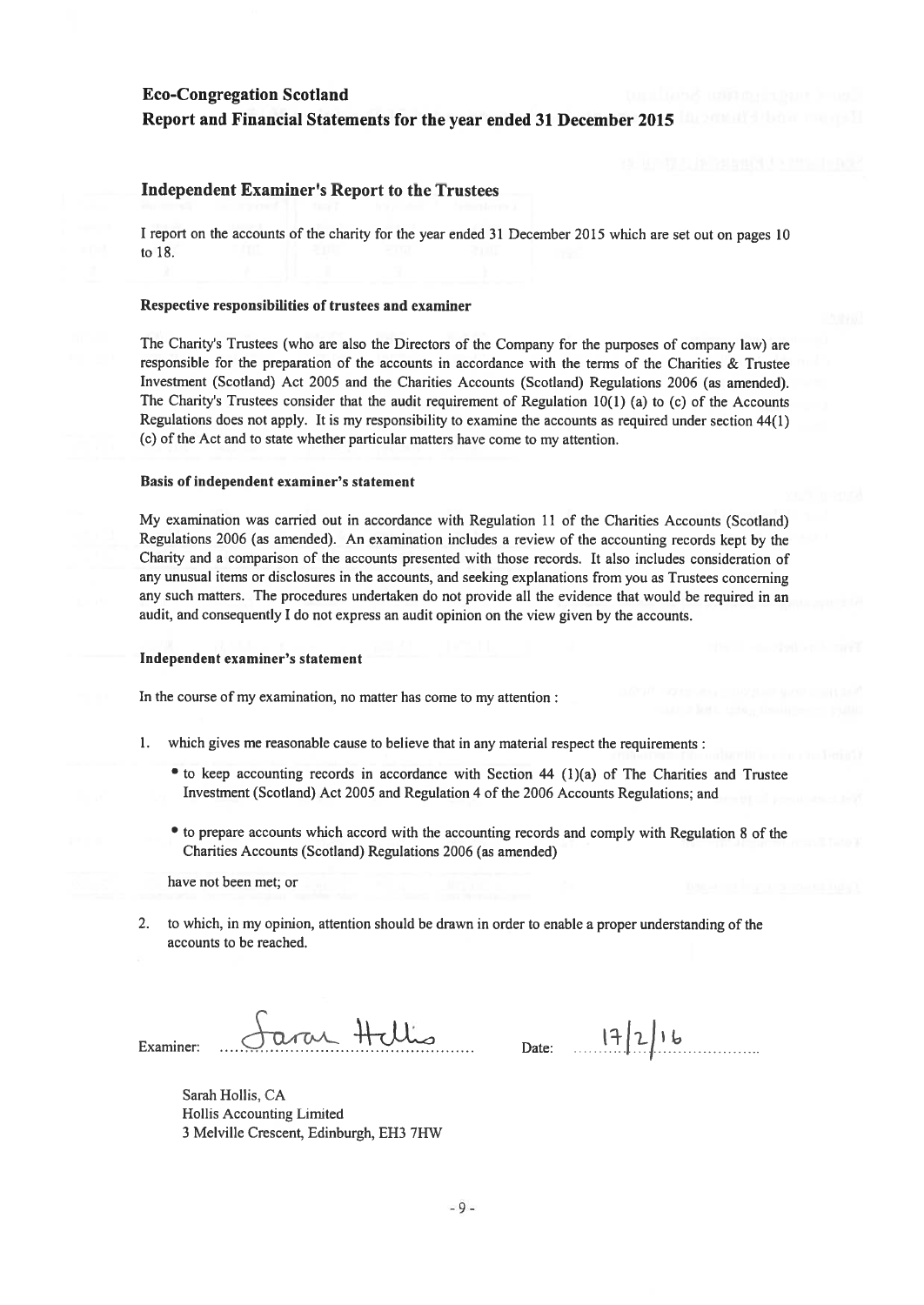### **Statement of Financial Activities**

|                                                  |                  | <b>Unrestricted</b>  | <b>Restricted</b>    | <b>Total</b>         | Unrestricted         | <b>Restricted</b>    | <b>Total</b>         |
|--------------------------------------------------|------------------|----------------------|----------------------|----------------------|----------------------|----------------------|----------------------|
|                                                  |                  | <b>Funds</b>         | <b>Funds</b>         | <b>Funds</b>         | <b>Funds</b>         | <b>Funds</b>         | <b>Funds</b>         |
|                                                  | <b>Note</b>      | 2015                 | 2015                 | 2015                 | 2014                 | 2014                 | 2014                 |
|                                                  |                  | $\pmb{\mathfrak{L}}$ | $\pmb{\mathfrak{L}}$ | $\pmb{\mathfrak{L}}$ | $\pmb{\mathfrak{L}}$ | $\pmb{\mathfrak{L}}$ | $\pmb{\mathfrak{L}}$ |
|                                                  |                  |                      |                      |                      |                      |                      |                      |
| <b>Income</b>                                    |                  |                      |                      |                      |                      |                      |                      |
| Donations and Legacies                           | 1                | 20,568               | 7,000                | 27,568               | 26,008               | 7,000                | 33,008               |
| <b>Charitable Activities</b>                     | $\mathbf{1}$     | 24,000               | 99,391               | 123,391              | 23,884               | 98,403               | 122,288              |
| <b>Other Trading Activities</b>                  | $\mathbf{1}$     |                      |                      |                      |                      |                      |                      |
| Investments                                      | 1                | 31                   |                      | 31                   | 22                   |                      | 22                   |
| Other                                            | $\mathbf{1}$     |                      |                      |                      |                      |                      |                      |
|                                                  |                  | 44,599               | 106,391              | 150,991              | 49,914               | 105,403              | 155,318              |
|                                                  |                  |                      |                      |                      |                      |                      |                      |
| <b>Expenditure</b>                               |                  |                      |                      |                      |                      |                      |                      |
| <b>Cost of Raising Funds</b>                     | $\overline{2}$   | 53                   |                      | 53                   | 40                   |                      | 40                   |
| <b>Charitable Activities</b>                     | $\boldsymbol{2}$ | 24,281               | 119,669              | 143,950              | 24,641               | 114,513              | 139,155              |
|                                                  |                  | 24,334               | 119,669              | 144,003              | 24,681               | 114,513              | 139,195              |
| Net incoming/outgoing resources before transfers |                  | 20,266               | (13,278)             | 6,988                | 25,233               | (9,110)              | 16,123               |
|                                                  |                  |                      |                      |                      |                      |                      |                      |
| <b>Transfers between funds</b>                   | 12               | 13,278)              | 13,278               |                      | 8,915)               | 8,915                |                      |
| Net incoming/outgoing resources before           |                  | 6,988                | (0)                  | 6,988                | 16,318               | 195)<br>(            | 16,123               |
| other recognised gains and losses                |                  |                      | (                    |                      |                      |                      |                      |
| Gain/Loss on revaluation of investments          | $\overline{7}$   |                      |                      |                      |                      |                      |                      |
| Net movement in funds                            |                  | 6,988                | (0)<br>$\left($      | 6,988                | 16,318               | 195)<br>(            | 16,123               |
| <b>Total funds brought forward</b>               | 12               | 23,306               | 1,375                | 24,681               | 6,988                | 1,570                | 8,558                |
| <b>Total funds carried forward</b>               | 12               | 30,294               | 1,375                | 31,669               | 23,306               | 1,375                | 24,681               |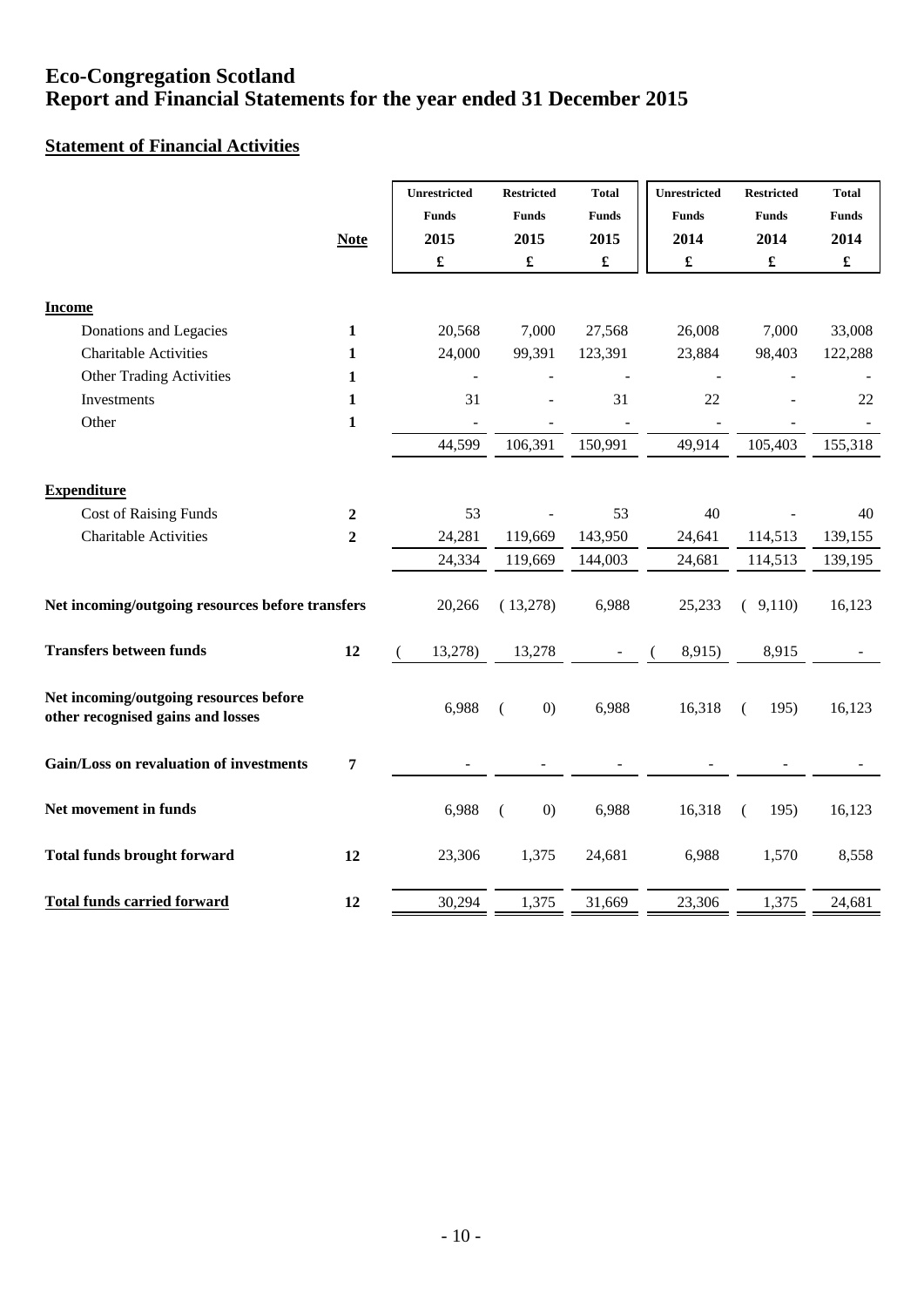#### **Balance Sheet**

| At 31 December<br>28. a                             |             | <b>Unrestricted</b><br><b>Funds</b> | <b>Restricted</b><br><b>Funds</b> | <b>Total</b><br><b>Funds</b> | <b>Unrestricted</b><br><b>Funds</b> | <b>Restricted</b><br><b>Funds</b> | <b>Total</b><br><b>Funds</b> |
|-----------------------------------------------------|-------------|-------------------------------------|-----------------------------------|------------------------------|-------------------------------------|-----------------------------------|------------------------------|
| <b>ME</b>                                           | <b>Note</b> | 2015<br>£                           | 2015<br>£                         | 2015<br>£                    | 2014<br>£                           | 2014<br>£                         | 2014<br>£                    |
|                                                     |             |                                     |                                   |                              |                                     |                                   |                              |
| <b>Fixed Assets</b>                                 |             |                                     |                                   |                              |                                     |                                   |                              |
| Tangible assets                                     | 6           | nil                                 | nil                               | nil                          | nil                                 | nil                               | nil                          |
| Investments                                         | 7           | nil                                 | nil                               | nil                          | nil                                 | nil                               | nil                          |
|                                                     |             | $\overline{\phantom{a}}$            | $\overline{\phantom{a}}$          | $\overline{\phantom{a}}$     | ÷.                                  | $\overline{\phantom{a}}$          | $\overline{\phantom{0}}$     |
| <b>Current Assets</b>                               |             |                                     |                                   |                              |                                     |                                   |                              |
| <b>Debtors</b>                                      | 8           | 259                                 | 10,039                            | 10,298                       | 13                                  |                                   | 13                           |
| Cash at bank and in hand                            |             | 30,045                              | 1,070)                            | 28,975                       | 23,441                              | 11,108                            | 34,549                       |
|                                                     |             | 30,304                              | 8,969                             | 39,272                       | 23,454                              | 11,108                            | 34,562                       |
| <b>Liabilities</b>                                  |             |                                     |                                   |                              |                                     |                                   |                              |
| Creditors falling due within one year               | 9           | 10                                  | 7,593                             | 7,603                        | 148                                 | 9,732                             | 9,880                        |
| <b>Net Current Assets</b>                           |             | 30,294                              | 1,375                             | 31,669                       | 23,306                              | 1,375                             | 24,681                       |
| Creditors falling due after more than one year      |             |                                     |                                   |                              |                                     |                                   |                              |
| <b>Net Assets</b>                                   |             | 30,294                              | 1,375                             | 31,669                       | 23,306                              | 1,375                             | 24,681                       |
| <b>Unrestricted Funds</b>                           |             |                                     |                                   |                              |                                     |                                   |                              |
| General funds (excl designated)<br>Designated funds | 12          |                                     |                                   | 30,294                       |                                     |                                   | 23,306                       |
|                                                     |             |                                     |                                   | 30,294                       |                                     |                                   | 23,306                       |
| <b>Restricted Funds</b>                             | 12          |                                     |                                   | 1,375                        |                                     |                                   | 1,375                        |
| <b>Total Funds</b>                                  | 12          |                                     |                                   | 31,669                       |                                     |                                   | 24,681                       |

For the year ended 31 December 2015 the company was entitled to exemption from audit under section 477 of the Companies Act 2006 relating to small companies and its members have not required the company to obtain an audit of its financial statements for the period in question in accordance with section 476.

The directors acknowledge their responsibilities for complying with the requirements of the Act with respect to accounting records and the preparation of accounts.

The financial statements have been prepared in accordance with the provisions applicable to companies subject to the small companies' regime.

The financial statements were approved by the Directors and authorised for issue on 17th February 2016 and signed on their behalf by:

I phera Withcarn

**Sheena Wurthmann Chair and Convener**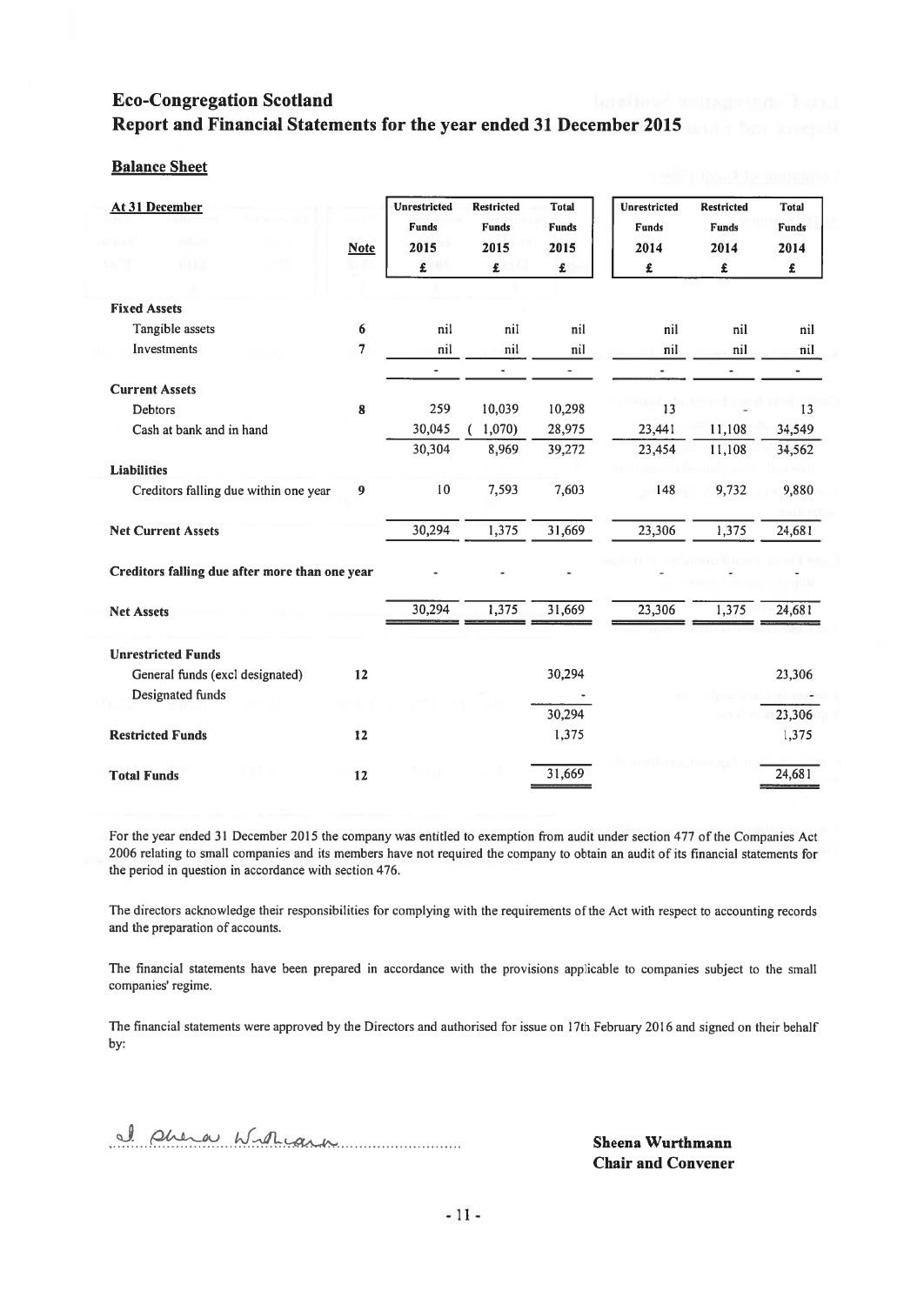### **Statement of Cash Flows**

| At 31 December                                               | <b>Note</b> | <b>Unrestricted</b><br><b>Funds</b><br>2015<br>$\pmb{\mathfrak{L}}$ | <b>Restricted</b><br><b>Funds</b><br>2015 | <b>Total</b><br><b>Funds</b><br>2015<br>$\pmb{\mathfrak{L}}$ | Unrestricted<br><b>Funds</b><br>2014<br>$\pmb{\mathfrak{L}}$ | <b>Restricted</b><br><b>Funds</b><br>2014<br>£ | <b>Total</b><br><b>Funds</b><br>2014<br>£ |
|--------------------------------------------------------------|-------------|---------------------------------------------------------------------|-------------------------------------------|--------------------------------------------------------------|--------------------------------------------------------------|------------------------------------------------|-------------------------------------------|
| <b>Net Cash Used in Operating Activities 10</b>              |             | 6,573                                                               | (12,178)                                  | (5,605)                                                      | 16,640                                                       | 10,809                                         | 27,449                                    |
| <b>Cash Flows from Investing Activities</b>                  |             |                                                                     |                                           |                                                              |                                                              |                                                |                                           |
| <b>Interest and Dividends</b>                                | 4           | 31                                                                  |                                           | 31                                                           | 22                                                           |                                                | 22                                        |
| less Purchase of Fixed Assets                                | 6           |                                                                     |                                           |                                                              |                                                              |                                                |                                           |
| Proceeds from Sale of Investments                            | 7           |                                                                     |                                           |                                                              |                                                              |                                                |                                           |
| <b>Net Cash Provided by Investing</b><br><b>Activities</b>   |             | 31                                                                  |                                           | 31                                                           | 22                                                           |                                                | 22                                        |
| <b>Cash Flows from Financing Activities</b>                  |             |                                                                     |                                           |                                                              |                                                              |                                                |                                           |
| <b>Repayment of Borrowings</b>                               |             |                                                                     |                                           |                                                              |                                                              |                                                |                                           |
| less Borrowings                                              |             |                                                                     |                                           |                                                              |                                                              |                                                |                                           |
| <b>Net Cash from Financing Activities</b>                    |             |                                                                     |                                           |                                                              |                                                              |                                                |                                           |
| <b>Change in Cash and Cash</b><br><b>Equivalents in Year</b> | total       | 6,604                                                               | (12,178)                                  | (5,574)                                                      | 16,662                                                       | 10,809                                         | 27,471                                    |
| <b>Cash and Cash Equivalents Brought</b><br>Forward          | <b>BS</b>   | 23,441                                                              | 11,108                                    | 34,549                                                       | 6,779                                                        | 299                                            | 7,078                                     |
| <b>Cash and Cash Equivalents Carried</b><br>Forward          | <b>BS</b>   | 30,045                                                              | (1,070)                                   | 28,975                                                       | 23,441                                                       | 11,108                                         | 34,549                                    |

. .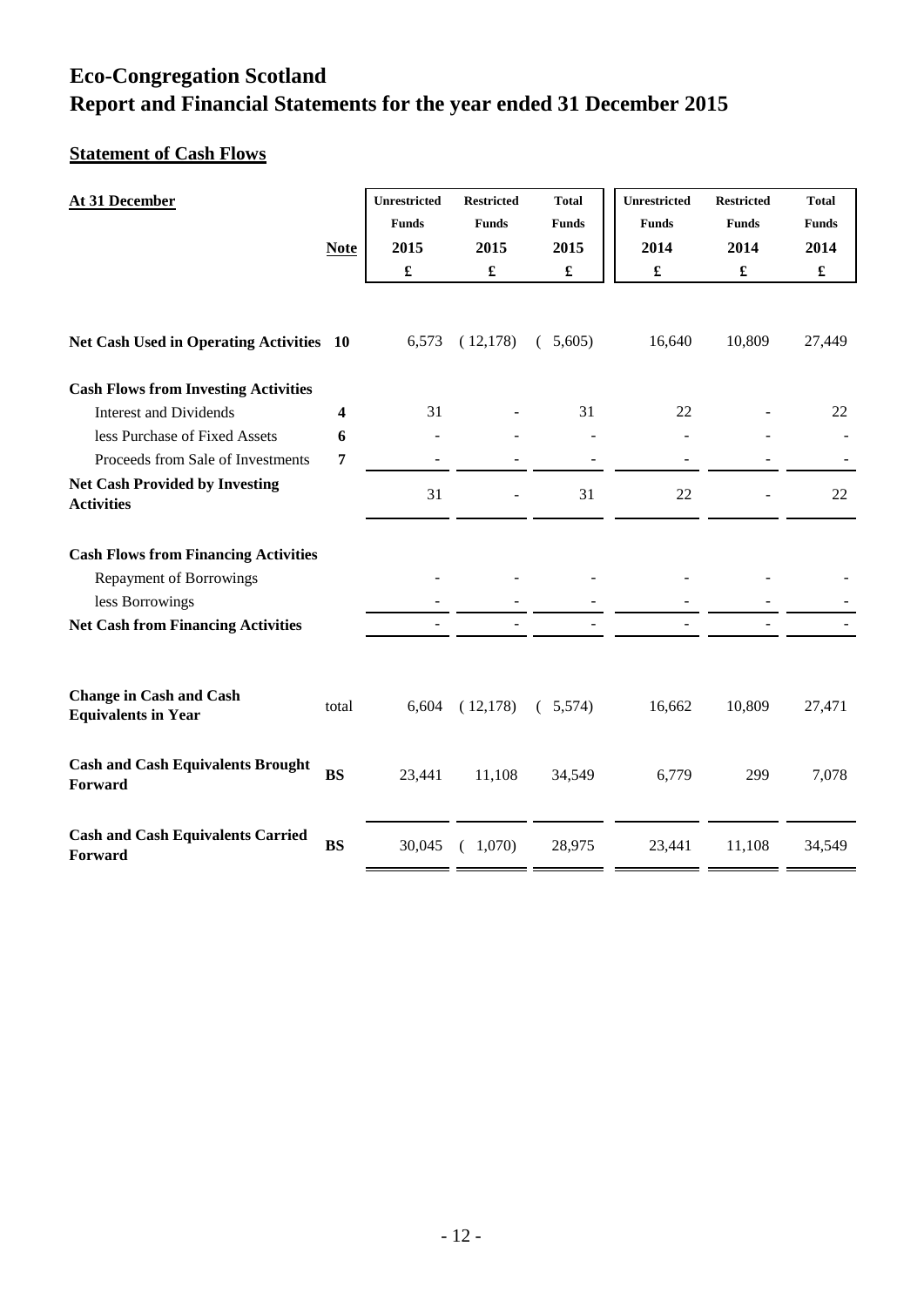#### **Accounting Policies**

The principal accounting policies, which have been applied consistently in the current and preceding year in dealing with items which are considered material to the accounts, are set out below.

#### **Basis of preparation**

The accounts have been prepared in accordance with applicable accounting standards and under the historical cost convention, modified to reflect the inclusion of investments at market value, and in accordance with the Charities and Trustee Investment (Scotland) Act 2005, The Charities Accounts (Scotland) Regulations 2006 (as amended) and the Statement of Recommended Practice: Accounting and Reporting by Charities (2005).

#### **Funds**

Funds are classified according to the following definitions.

Restricted funds are funds subject to specific requirements as to their use which may be declared by the donor or with their authority or created through legal processes, but still within the wider objects of the charity.

Endowment funds are funds which have been given on the condition that the original capital sum is not reduced, but the income there from is used for the purpose defined in accordance with the objects of the charity.

Unrestricted funds are expendable at the discretion of the trustees in furtherance of the objects of the charity. If parts of the unrestricted funds are earmarked at the discretion of the Directors for a particular purpose, they are designated as a separate fund. This designation has an administrative purpose only and does not legally restrict the Directors' discretion to apply the funds.

The Company has no endowment funds and no designated unrestricted funds.

#### **Income**

All donations, grants, legacies and gifts are included within incoming resources under either unrestricted or restricted funds according to the terms under which each is made and when the amount can be quantified with reasonable certainty. They are brought into the accounts at their market value to the charity. Tax recoveries for Gift Aid are recognised in the same period as the corresponding donations are received.

#### **Expenditure**

Expenditure and any interest on loans is recognised on an accruals basis as the liability is incurred.

A detailed analysis of Expenditure on Charitable Activities is provided in note 3. The allocation basis used for Support Costs and Governance Costs is as follows. It is based on approximate time allocations.

Governance Costs consist of the items listed including an allowance for company secretarial and other assistance of 5% of the total value of the Donated Services provided for administration.

Support Costs are taken to be 25% of the total costs for administration (including the associated donated services) and 10% of employment costs.

The sums shown in the administration and employment sections of the analysis exclude the amounts allocated to Governance and Support.

#### **Tangible fixed assets**

Tangible fixed assets costing in excess of  $£1,000$  that have a value to the Company for greater than one year are capitalised. Depreciation is provided on a straight-line basis to write off the cost or initial value, less residual value, of tangible fixed assets over their estimated useful lives:

3 years Office equipment, fixtures & fittings

#### **Investments**

The charity has no investments other than bank deposits and hence there are no realised or unrealised gains or losses.

#### **Taxation**

The Company is recognised as a charity for the purposes of applicable taxation legislation and is therefore not subject to taxation on its charitable activities. The charity is not registered for VAT and resources expended therefore include irrecoverable input VAT.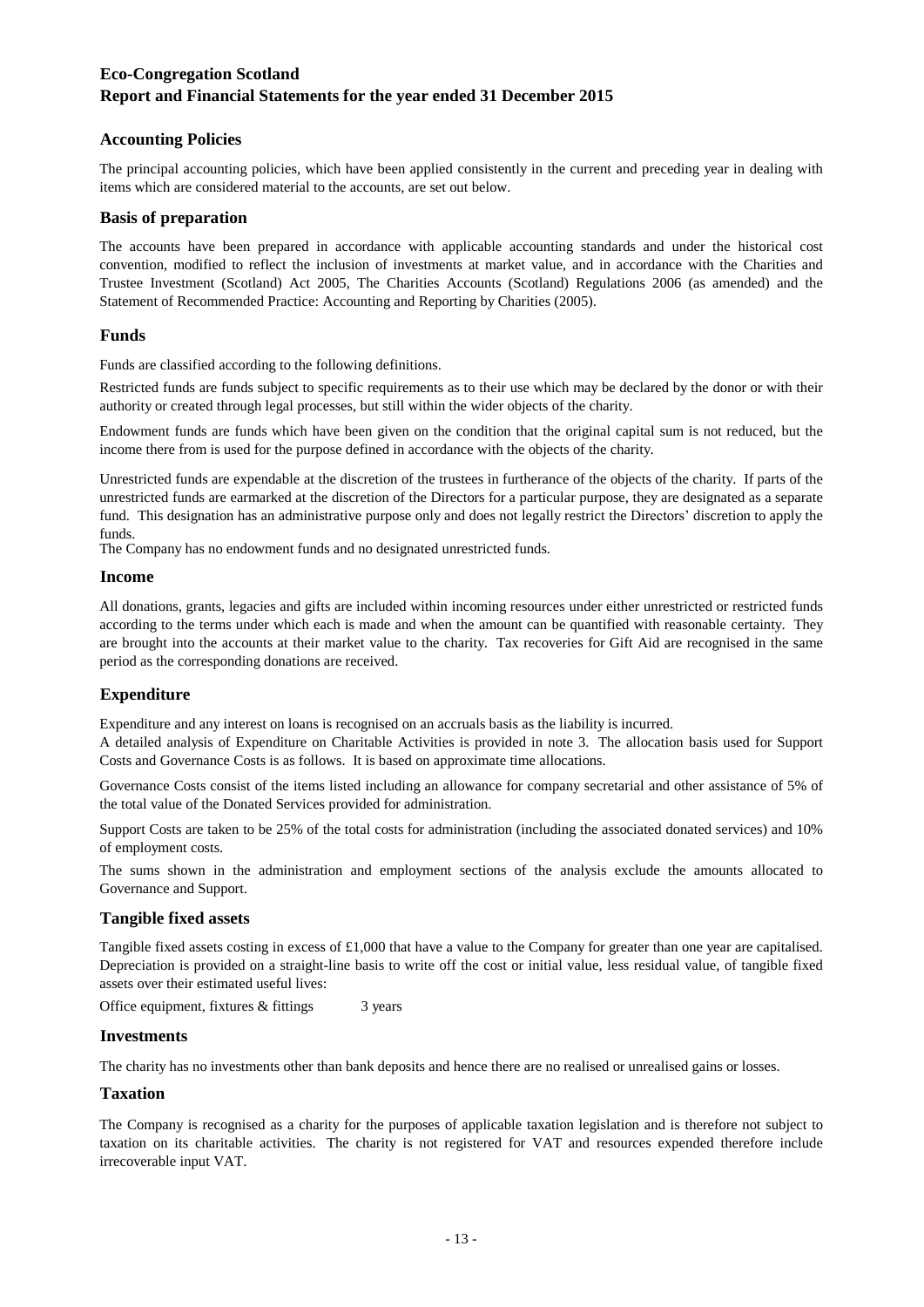|                  |                                                          | Unrestricted             | <b>Restricted</b>        | <b>Total</b>             | Unrestricted             | <b>Restricted</b>    | <b>Total</b>         |
|------------------|----------------------------------------------------------|--------------------------|--------------------------|--------------------------|--------------------------|----------------------|----------------------|
|                  |                                                          | <b>Funds</b>             | <b>Funds</b>             | Funds                    | <b>Funds</b>             | <b>Funds</b>         | <b>Funds</b>         |
|                  |                                                          | 2015                     | 2015                     | 2015                     | 2014                     | 2014                 | 2014                 |
|                  |                                                          | £                        | £                        | £                        | $\pmb{\mathfrak{L}}$     | $\pmb{\mathfrak{L}}$ | $\pmb{\mathfrak{L}}$ |
|                  | 1 Income                                                 |                          |                          |                          |                          |                      |                      |
|                  | <b>Donations and Legacies</b>                            |                          |                          |                          |                          |                      |                      |
|                  | Donations from Sponsoring &<br>Partnership Organisations | 13,000                   | 7,000                    | 20,000                   | 24,000                   | 7,000                | 31,000               |
|                  | Other Donations                                          | 7,140                    |                          | 7,140                    | 1,809                    |                      | 1,809                |
|                  | Gift Aid Tax Recovery                                    | 429                      |                          | 429                      | 199                      |                      | 199                  |
|                  |                                                          | 20,568                   | 7,000                    | 27,568                   | 26,008                   | 7,000                | 33,008               |
|                  | <b>Charitable Activities</b>                             |                          |                          |                          |                          |                      |                      |
|                  | Grants                                                   |                          | 49,941                   | 49,941                   | $\overline{(\ }$<br>116) | 48,503               | 48,388               |
|                  | Membership Fees                                          |                          | 7,450                    | 7,450                    |                          | 7,900                | 7,900                |
|                  | Donated Services for Chaplaincy (see<br>note $4)$        |                          | 42,000                   | 42,000                   | ÷,                       | 42,000               | 42,000               |
|                  | Other Donated Services (see note 4)                      | 24,000                   |                          | 24,000                   | 24,000                   |                      | 24,000               |
|                  | Fees for Goods & Services Provided                       |                          |                          |                          |                          |                      |                      |
|                  |                                                          | 24,000                   | 99,391                   | 123,391                  | 23,884                   | 98,403               | 122,288              |
|                  | <b>Other Trading Activities</b>                          |                          |                          |                          |                          |                      |                      |
|                  | <b>Fund Raising Events</b>                               | ÷                        |                          | $\overline{\phantom{a}}$ |                          |                      |                      |
|                  | <b>Investments</b>                                       |                          |                          |                          |                          |                      |                      |
|                  | <b>Bank Interest</b>                                     | 31                       | ÷,                       | 31                       | 22                       |                      | 22                   |
|                  | Other                                                    |                          |                          |                          |                          |                      |                      |
|                  | Other                                                    |                          |                          |                          |                          |                      |                      |
|                  | <b>Total</b>                                             | 44,599                   | 106,391                  | 150,991                  | 49,914                   | 105,403              | 155,318              |
| $\boldsymbol{2}$ | Expenditure                                              |                          |                          |                          |                          |                      |                      |
|                  | <b>Cost of Raising Funds</b>                             |                          |                          |                          |                          |                      |                      |
|                  | <b>Bank Charges</b>                                      | 42                       |                          | 42                       | 40                       |                      | 40                   |
|                  | Administration Fees for Regular Giving                   | 11                       |                          | 11                       | ÷                        |                      |                      |
|                  |                                                          | 53                       | $\overline{\phantom{a}}$ | 53                       | 40                       | $\sim$               | 40                   |
|                  | <b>Charitable Activities (see note 3)</b>                |                          |                          |                          |                          |                      |                      |
|                  | Administration                                           | 16,800                   | 4,264                    | 21,064                   | 24,150                   | 4,553                | 28,703               |
|                  | Employment                                               | ä,                       | 36,794                   | 36,794                   | ÷,                       | 39,580               | 39,580               |
|                  | Chaplaincy                                               | ÷                        | 49,430                   | 49,430                   | ÷,                       | 49,183               | 49,183               |
|                  | Membership Support                                       | $\overline{\phantom{a}}$ | 22,964                   | 22,964                   | 261                      | 20,394               | 20,655               |
|                  | Governance                                               | 1,481                    | 707                      | 2,188                    | 230                      | 803                  | 1,033                |
|                  | <b>Support Costs</b>                                     | 6,000                    | 5,510                    | 11,510                   | -                        |                      |                      |
|                  |                                                          | 24,281                   | 119,669                  | 143,950                  | 24,641                   | 114,513              | 139,155              |

**Total**

24,334 119,669 144,003 24,681 114,513 139,195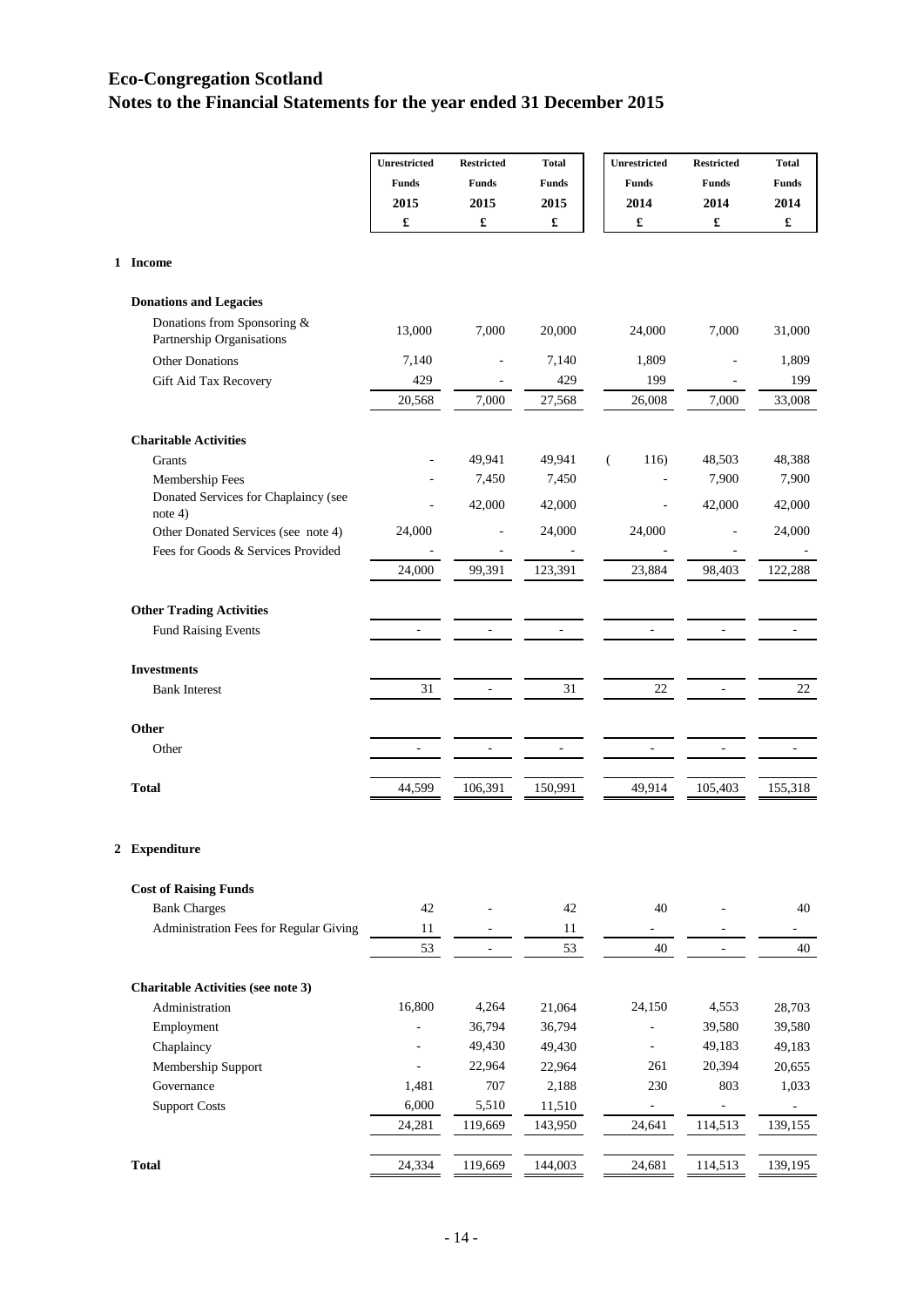|                                              | Unrestricted<br><b>Funds</b><br>2015 | <b>Restricted</b><br><b>Funds</b><br>2015 | <b>Total</b><br>2015 | Unrestricte<br><b>Funds</b><br>2014 | <b>Restricted</b><br><b>Funds</b><br>2014 | <b>Total</b><br>2014     |
|----------------------------------------------|--------------------------------------|-------------------------------------------|----------------------|-------------------------------------|-------------------------------------------|--------------------------|
|                                              | $\pmb{\mathfrak{L}}$                 | £                                         | £                    | £                                   | £                                         | $\pmb{\mathfrak{L}}$     |
| 3 Analysis of Costs of Charitable Activities |                                      |                                           |                      |                                     |                                           |                          |
| Administration                               |                                      |                                           |                      |                                     |                                           |                          |
| Office Rent                                  |                                      | 1,800                                     | 1,800                |                                     | 2,400                                     | 2,400                    |
| Insurance                                    |                                      | 222                                       | 222                  |                                     | 287                                       | 287                      |
| Website                                      |                                      | 76                                        | 76                   |                                     | 202                                       | 202                      |
| Publicity & Printing                         |                                      | 1,239                                     | 1,239                |                                     | 1,296                                     | 1,296                    |
| Office supplies                              |                                      | 12                                        | 12                   |                                     | 15                                        | 15                       |
| Telecomms & IT costs                         |                                      | $\overline{a}$                            | $\overline{a}$       |                                     | 28                                        | 28                       |
| Travel, Parking & Subsistence                |                                      | 635                                       | 635                  |                                     | 280                                       | 280                      |
| Postage                                      |                                      | 84                                        | 84                   |                                     | $\overline{a}$                            |                          |
| Conferences & Subscriptions                  |                                      | 196                                       | 196                  | 150                                 | 45                                        | 195                      |
| Donated Services (Administration)            | 16,800                               | $\overline{\phantom{a}}$                  | 16,800               | 24,000                              | $\overline{\phantom{0}}$                  | 24,000                   |
|                                              | 16,800                               | 4,264                                     | 21,064               | 24,150                              | 4,553                                     | 28,703                   |
| <b>Employment</b>                            |                                      |                                           |                      |                                     |                                           |                          |
| Net Salary                                   |                                      | 21,175                                    | 21,175               |                                     | 22,913                                    | 22,913                   |
| <b>Employer NIC</b>                          |                                      | 1,581                                     | 1,581                |                                     | 1,667                                     | 1,667                    |
| <b>Employer Pension</b>                      |                                      | 3,177                                     | 3,177                |                                     | 3,447                                     | 3,447                    |
| Employee NI, PAYE & Pension                  |                                      | 10,591                                    | 10,591               |                                     | 11,553                                    | 11,553                   |
| Recruitment                                  |                                      | 270                                       | 270                  | $\overline{a}$                      | ÷,                                        | $\overline{\phantom{a}}$ |
|                                              | $\frac{1}{2}$                        | 36,794                                    | 36,794               | $\overline{\phantom{a}}$            | 39,580                                    | 39,580                   |
| Chaplaincy                                   |                                      |                                           |                      |                                     |                                           |                          |
| Donated Services (Chaplaincy)                |                                      | 30,000                                    | 30,000               |                                     | 30,000                                    | 30,000                   |
| Donated Services (Chaplaincy housing)        |                                      | 12,000                                    | 12,000               |                                     | 12,000                                    | 12,000                   |
| Housing Costs (Chaplaincy)                   |                                      | 5,748                                     | 5,748                |                                     | 5,056                                     | 5,056                    |
| Travel, Parking & Subsistence (chaplaincy)   |                                      | 1,682                                     | 1,682                | $\overline{a}$                      | 2,127                                     | 2,127                    |
|                                              | $\frac{1}{2}$                        | 49,430                                    | 49,430               | $\overline{a}$                      | 49,183                                    | 49,183                   |
| <b>Membership Support</b>                    |                                      |                                           |                      |                                     |                                           |                          |
| <b>Consultancy Fees</b>                      |                                      | 17,550                                    | 17,550               |                                     | 14,300                                    | 14,300                   |
| Telecomms & IT costs                         |                                      | 572                                       | 572                  |                                     | 517                                       | 517                      |
| Travel, Parking & Subsistence                |                                      | 2,154                                     | 2,154                |                                     | 1,789                                     | 1,789                    |
| $\operatorname{Postage}$                     |                                      | 41                                        | 41                   |                                     | 25                                        | 25                       |
| Event Expenses (excl formal AGM)             |                                      | 1,976                                     | 1,976                | 229                                 | 2,878                                     | 3,107                    |
| Awards & Assessment Costs                    |                                      | 671                                       | 671                  | 33                                  | 884                                       | 917                      |
|                                              | $\overline{\phantom{a}}$             | 22,964                                    | 22,964               | 261                                 | 20,394                                    | 20,655                   |
| Governance                                   |                                      |                                           |                      |                                     |                                           |                          |
| <b>Board Meetings</b>                        | 281                                  | 89                                        | 370                  | 230                                 | 228                                       | 458                      |
| Independent Examiner's Fee                   |                                      | 540                                       | 540                  |                                     | 320                                       | 320                      |
| Companies Act Compliance                     |                                      | 13                                        | 13                   |                                     | ÷,                                        |                          |
| SCVO Membership, Data Protection etc         |                                      | 65                                        | 65                   |                                     | 255                                       | 255                      |
| Donated Services (Administration)            | 1,200                                | $\overline{\phantom{a}}$                  | 1,200                |                                     | $\overline{\phantom{a}}$                  |                          |
|                                              | 1,481                                | 707                                       | 2,188                | 230                                 | 803                                       | 1,033                    |
| <b>Support Costs</b>                         |                                      |                                           |                      |                                     |                                           |                          |
| <b>Administration Costs</b>                  | $\overline{a}$                       | 1,421                                     | 1,421                |                                     |                                           |                          |
| <b>Donated Services</b>                      | $\frac{1}{2}$                        | 4,088                                     | 4,088                |                                     |                                           |                          |
| <b>Employment Costs</b>                      | 6,000                                | $\blacksquare$                            | 6,000                |                                     |                                           |                          |
|                                              | 6,000                                | 5,510                                     | 11,510               | $\overline{\phantom{a}}$            | $\overline{\phantom{0}}$                  |                          |
|                                              |                                      |                                           |                      |                                     |                                           |                          |
| <b>Total</b>                                 | 24,334                               | 119,669                                   | 144,003              | 24,681                              | 114,513                                   | 139,195                  |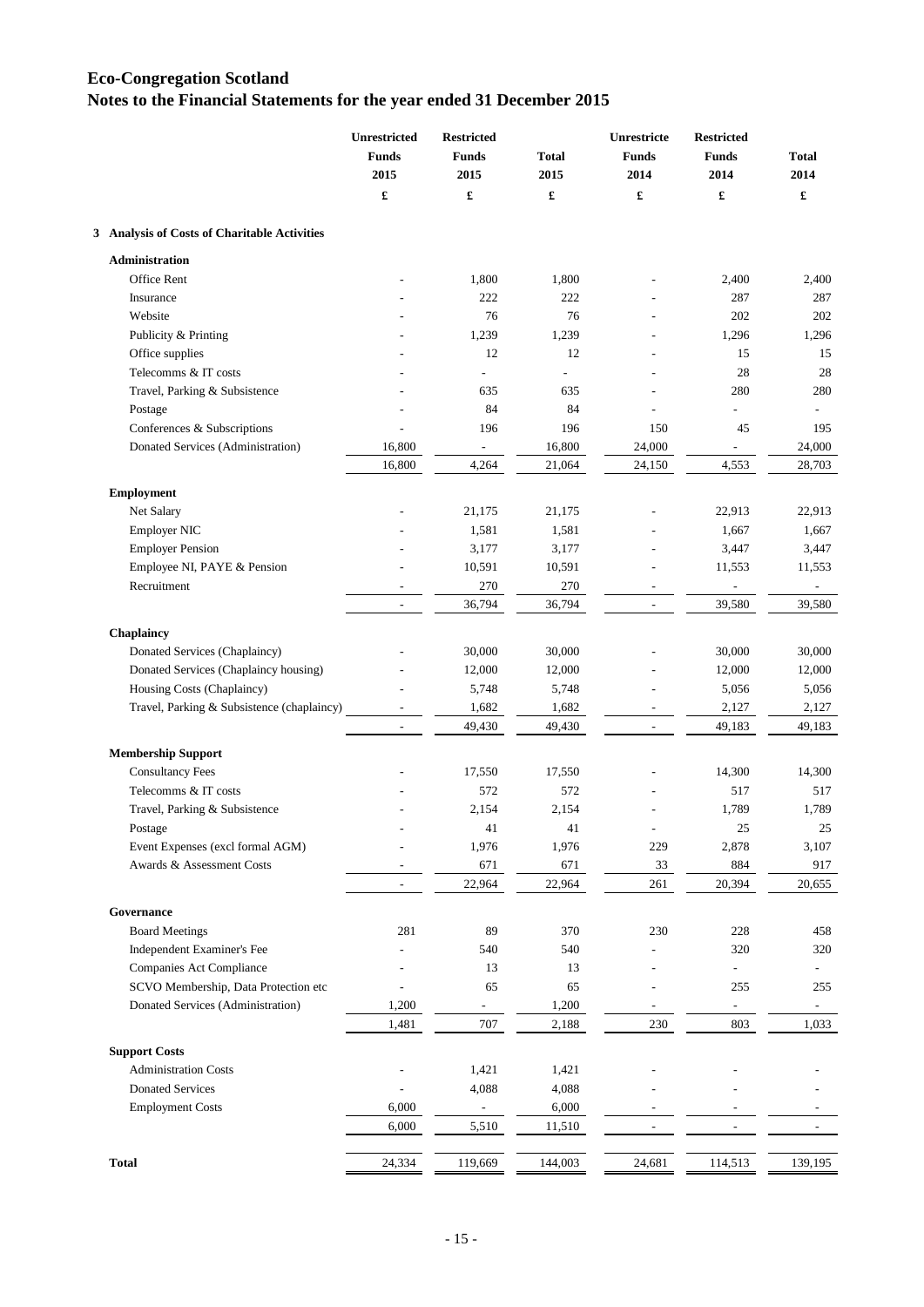| 4 Staff Costs & Numbers and Donated Services | 2015   | 2014   |  |
|----------------------------------------------|--------|--------|--|
|                                              | £      | £      |  |
| Salaries and Wages                           | 31.766 | 34,466 |  |
| <b>Employer Social Security Payments</b>     | 1,581  | 1,667  |  |
| <b>Employer Pension Contributions</b>        | 3,177  | 3,447  |  |
| Total staff costs                            | 36,524 | 39,580 |  |

A full time project manager was appointed on 13 December 2010 in order to develop the business plan. No other members of staff were employed during the period. Full time members of staff are entitled to join a defined contribution pension scheme and the company pays employer contributions if the employee makes pension contributions.

Donated Services were provided on a full-time basis by the Environmental Chaplain, an employee of The United Reformed Church. The value of these services has been assessed to be £2,500 per calendar month from 15 April 2013 onwards.

Donated Services were provided on a part-time basis by employees of The Church of Scotland. The value of these services has been assessed to be £2,000 per calendar month from February 2010 onwards.

Donated Services were also provided by the Church of Scotland through the provision of rent-free accommodation for the Environmental Chaplain. The value of these services has been assessed to be £1,000 per calendar month from 15 April 2013 onwards.

The value of all the above Donated Services appears in the financial statements both as income (donated services received) and as expenditure (cost of donated services).

#### **5 Directors' Remuneration and Related Party Transactions**

No Directors received any remuneration during the year.

The following Directors were reimbursed for travel and accommodation expenses incurred during the year:- Sheena Wurthmann £734.74 (2014 £31.45), Alan Werritty £45.70 (2014 nil), Len Gregory £42.65 (2014 nil), Richard Murray £169.95 (2014 nil), Mary Sweetland nil (2014 £63.50), Malcolm Rooney nil (2014 £62.50) and Rosemary Hoskins £57.85 (2014 £59.00). The total was £1050.89 (2014 £244.85 including £28.40 for a former director).

No Director or a person related to a Director had any personal interest in any contract or transaction entered into by the Company during the year.

#### **6 Tangible Fixed Assets**

Fixed assets have been fully depreciated. The company holds office equipment, fixtures and fittings which cost £990 which were depreciated at the start of the year by £990. There have been no movements during the year making the net book value at both the start and end of the year £nil.

#### **7 Investments**

The Company holds no investments nor has it acquired or disposed of any.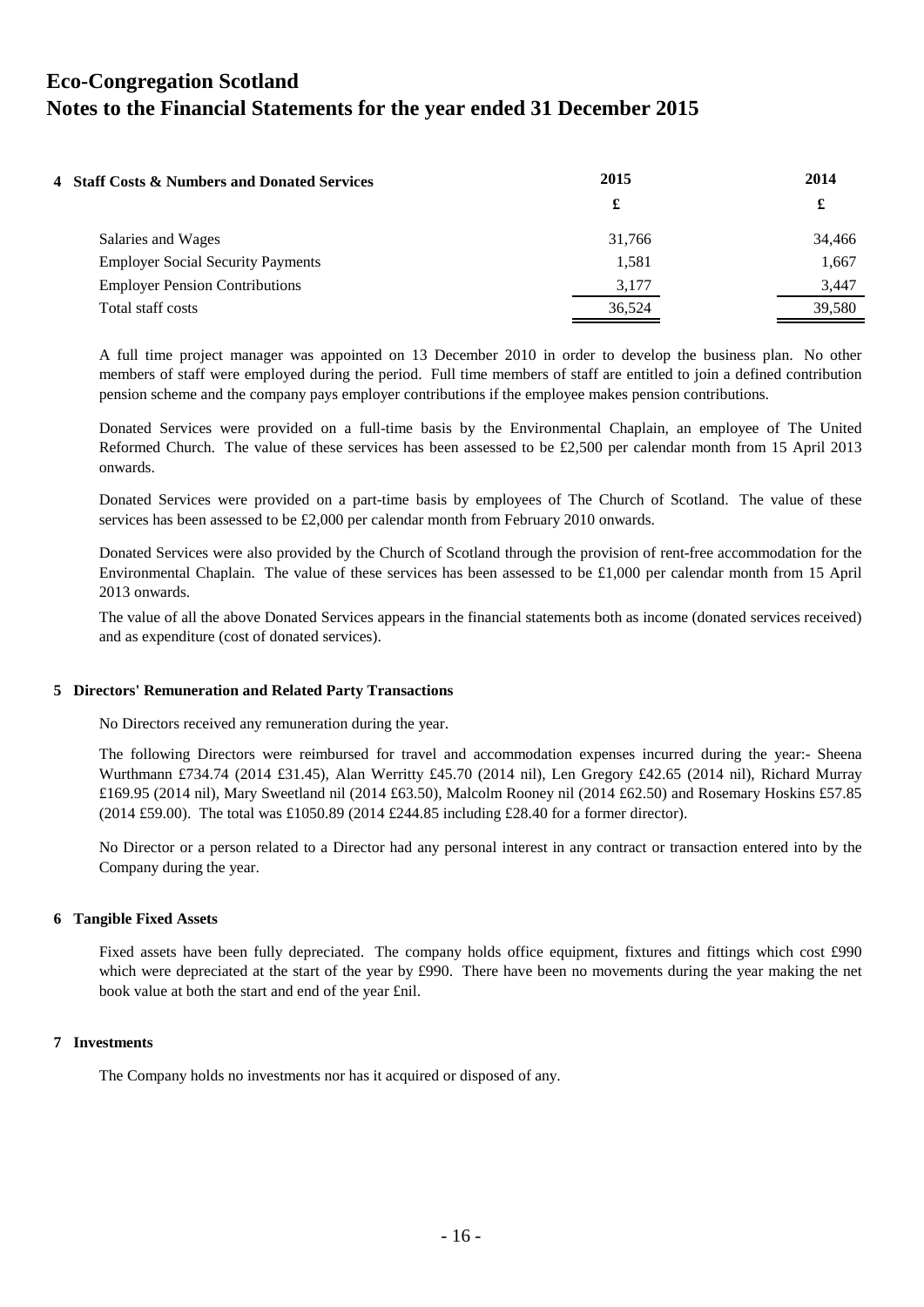|                                                                                       | Unrestricted        | <b>Restricted</b>      | <b>Total</b>         | Unrestricted             | <b>Restricted</b>                     | <b>Total</b>   |
|---------------------------------------------------------------------------------------|---------------------|------------------------|----------------------|--------------------------|---------------------------------------|----------------|
|                                                                                       | <b>Funds</b>        | Funds                  | <b>Funds</b>         | Funds                    | Funds                                 | Funds          |
|                                                                                       | 2015                | 2015                   | 2015                 | 2014                     | 2014                                  | 2014           |
|                                                                                       | £                   | £                      | £                    | £                        | £                                     | £              |
|                                                                                       |                     |                        |                      |                          |                                       |                |
| 8 Debtors                                                                             |                     |                        |                      |                          |                                       |                |
| <b>Grants</b> Due                                                                     |                     | 10,039                 | 10,039               |                          |                                       |                |
| Gift Aid Tax Refund Due                                                               | 71                  |                        | 71                   | 10                       |                                       | 10             |
| Donation Due in Year                                                                  | 185                 |                        | 185                  |                          |                                       |                |
| <b>Bank Interest</b>                                                                  | 3                   |                        | 3                    | 3                        |                                       | $\mathfrak{Z}$ |
|                                                                                       | 259                 | 10,039                 | 10,298               | 13                       |                                       | 13             |
| <b>Creditors</b><br>9.                                                                |                     |                        |                      |                          |                                       |                |
| Accrued Expenditure                                                                   |                     | 1,893                  | 1,893                | 28                       | 1,346                                 | 1,374          |
| Administration Fees for Regular Giving                                                | 5                   |                        | 5                    |                          |                                       |                |
| <b>Bank Charges</b>                                                                   | 5                   | $\overline{a}$         | 5                    | 4                        | $\qquad \qquad \blacksquare$          | 4              |
|                                                                                       | $10\,$              | 1,893                  | 1,903                | 32                       | 1,346                                 | 1,378          |
| Prepayment of Membership Fees                                                         |                     | 5,700                  | 5,700                | $\overline{\phantom{a}}$ | 4,700                                 | 4,700          |
| Prepayment of Grant                                                                   |                     |                        |                      | 116                      | 3,687                                 | 3,803          |
|                                                                                       | 10                  | 7,593                  | 7,603                | 148                      | 9,732                                 | 9,880          |
| 10 Reconciliation of Net Movement in Funds to Net Cash Flow from Operating Activities |                     |                        |                      |                          |                                       |                |
| <b>Net Movement in Funds</b>                                                          | 6,988               |                        |                      | 16,318                   |                                       |                |
| Add back Depreciation Charge                                                          |                     | $\left( 0\right)$<br>( | 6,988                |                          | 195)<br>(                             | 16,123         |
| Deduct Investment Income                                                              |                     |                        |                      |                          |                                       |                |
|                                                                                       | 31)<br>€            |                        | 31)<br>€             | 22)<br>$\left($          |                                       | 22)<br>€       |
| Deduct Gains / (Losses) on Investments                                                |                     |                        |                      |                          |                                       |                |
| Decrease / (Increase) in Debtors                                                      | 246)<br>(           | 10,039<br>€            | (10,285)             | 200                      | 8,664                                 | 8,864          |
| Increase / (Decrease) in Creditors                                                    | 138)                | 2,139)                 | 2,277)               | 144                      | 2,340                                 | 2,483          |
| <b>Net Cash Used in Operating Activities</b>                                          | 6,573               | 12,178)                | 5,605)               | 16,640                   | 10,809                                | 27,449         |
| 11 Analysis of Net Assets Among Funds                                                 | <b>Unrestricted</b> |                        | <b>Restricted</b>    |                          | Total                                 |                |
|                                                                                       | £                   |                        | $\pmb{\mathfrak{L}}$ |                          | £                                     |                |
| <b>Fixed Assets</b>                                                                   | nil                 |                        | nil                  |                          |                                       |                |
| Investments                                                                           | nil                 |                        | nil                  |                          | ÷                                     |                |
| <b>Current Assets</b>                                                                 | 30,304              |                        | 8,969                |                          | 39,272                                |                |
|                                                                                       | 30,304              |                        | 8,969                |                          | 39,272                                |                |
| less Creditors                                                                        | $10\,$              |                        | 7,593                |                          | 7,603                                 |                |
| Net assets at 31 December                                                             | 30,294              |                        | 1,375                |                          | 31,669                                |                |
| 12 Movements in Funds                                                                 | At 1 Jan            | <b>Incoming</b>        | Outgoing             |                          | At 31 Dec                             |                |
|                                                                                       | 2015                | <b>Resources</b>       | <b>Resources</b>     | <b>Transfers</b>         | 2015                                  |                |
|                                                                                       | £                   | £                      | $\pmb{\mathfrak{L}}$ | £                        | £                                     |                |
| <b>Restricted funds</b>                                                               |                     |                        |                      |                          |                                       |                |
| Development Fund                                                                      | ÷,                  | 49,941                 | 49,941               |                          | (0)<br>€                              |                |
| <b>Environmental Chaplaincy Fund</b>                                                  | L,                  | 49,000                 | 49,411               | 411                      | $\overline{(\ }$<br>$\left( 0\right)$ |                |
| Local & Network Support Fund                                                          | ÷,                  | 7,450                  | 20,317               | 12,867                   |                                       |                |
| <b>Module Revision Fund</b>                                                           | 1,375               |                        |                      |                          | 1,375                                 |                |
|                                                                                       | 1,375               | 106,391                | 119,669              | 13,278                   | 1,375                                 |                |
| <b>Unrestricted funds</b>                                                             |                     |                        |                      |                          |                                       |                |
| General Fund                                                                          | 23,306              | 44,599                 | 24,334               | 13,278)<br>(             | 30,294                                |                |
| Designated Funds (none)                                                               |                     |                        |                      |                          |                                       |                |
|                                                                                       | 23,306              | 44,599                 | 24,334               | 13,278)                  | 30,294                                |                |
| <b>Total funds</b>                                                                    | 24,681              | 150,991                | 144,003              | ÷,                       | 31,669                                |                |
|                                                                                       |                     |                        |                      |                          |                                       |                |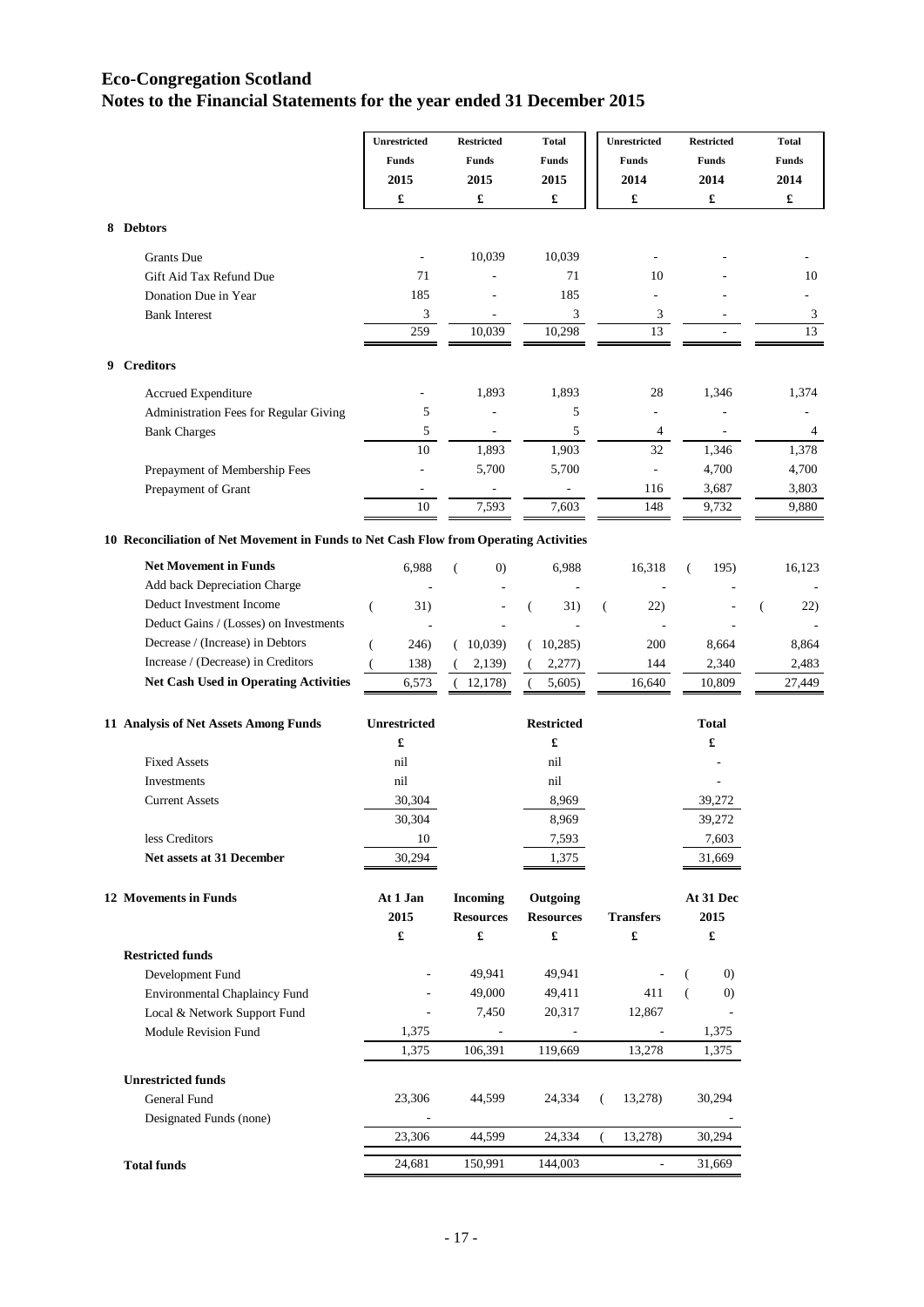#### **13 Description of Funds**

#### **Purposes of Restricted Funds**

**Local & Network Support Fund:** At the 2012 AGM, the membership approved the introduction of membership fees with effect from 1 January 2013 on the basis that the fees would be used solely to help pay for the cost of supporting local congregations and networks. This fund was established to ring fence that income and ensure it only meets the agreed expenditure.

**Environmental Chaplaincy Fund:** This fund was established in 2012 to ring fence the income and expenditure associated with the appointment of an Environmental Chaplain.

**Development Fund:** This fund was established (as the 2012/15 Development Fund) to ring fence the expenditure associated with the Scottish Government grant of up to £50,000 per year payable over the financial years 2012/13, 2013/14 and 2014/15. The eligible costs for which the Grant can be claimed are operating costs as set out within the ECS financial projections for 2012/13. In practice, this covers all operating costs other than those that are met by other Restricted Funds. The same fund is used for the extension of the Scottish Government grant to the 2015/16 financial year.

**Module Revision Fund**: This fund was established to ring fence the expenditure associated with the revision of the ECS modules used by member congregations for which the Scottish Episcopal Church provided a grant.

#### **Purposes of Unrestricted Funds**

**General Fund**: This fund is in respect of all income and expenditure not falling with the coverage of the other funds including making good any deficits in the other funds.

There are no other unrestricted funds and no designated funds.

#### **Purposes of Endowment Funds**

There are no endowment funds.